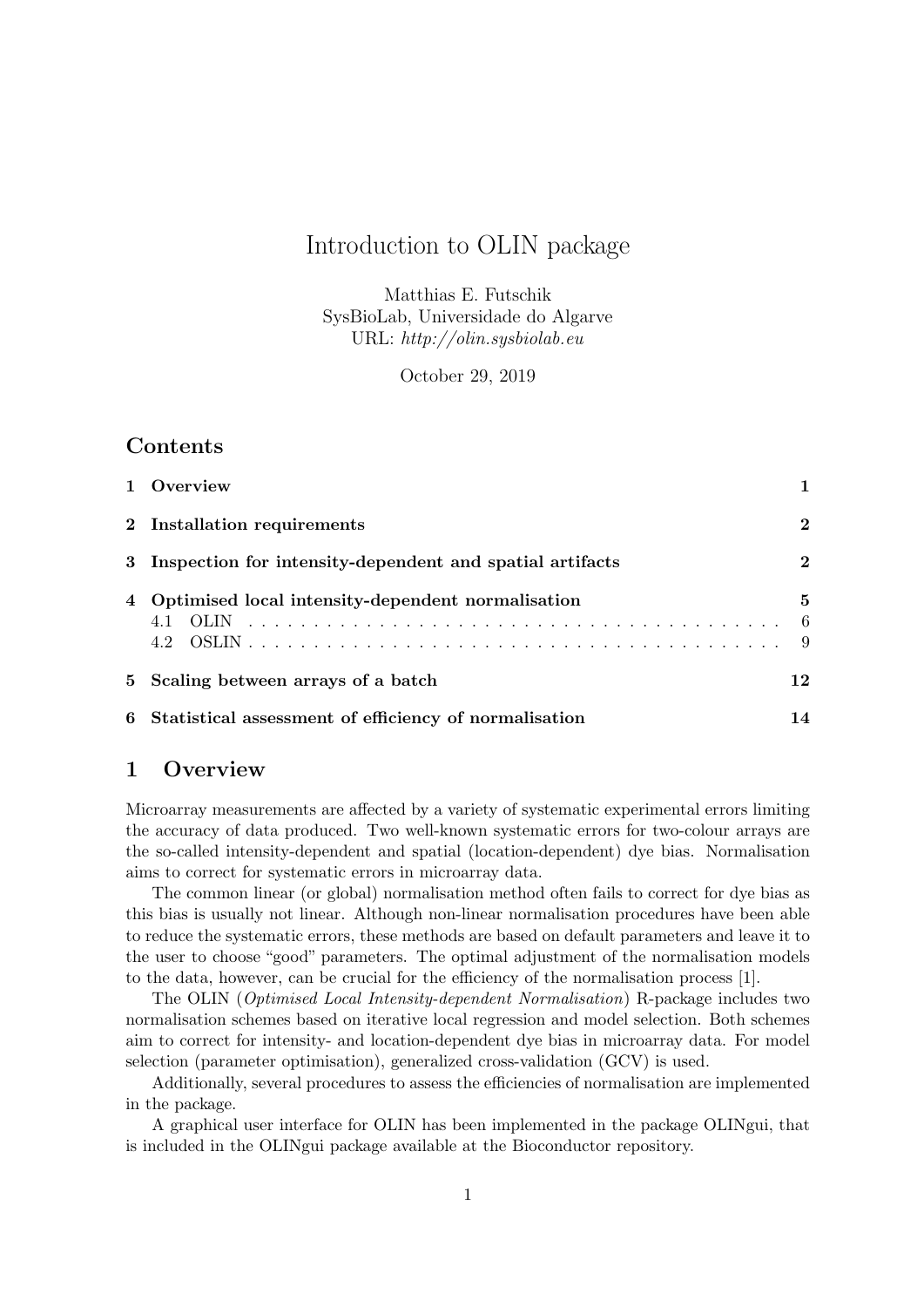## 2 Installation requirements

Following software is required to run the OLIN-package:

- R ( $> 2.0.0$ ). For installation of R, refer to  $http://www.r-project.org$ .
- R-packages: methods, stats, locfit. For installation of these add-on packages, refer to http://cran.r-project.org.
- Bioconductor packages: Biobase, marray. Refer to http://www.bioconductor.org for installation.

If all requirements are fulfilled, the OLIN add-on R-package can be installed. To see how to install add-on R-packages on your computer system, start R and type in  $help/INSTLL$ ). Optionally, you may use the R-function *install.packages()*. Once the OLIN package is installed, you can load the package by

> library(OLIN)

# 3 Inspection for intensity-dependent and spatial artifacts

Microarray data often contains many systematic errors. Such errors have to be identified and removed before further data analysis is conducted. The most basic approach for identification is the visual inspection of MA- and MXY-plots. MA-plots display the logged fold change ( $M =$  $log_2(Ch2)-log_2Ch1)$  with respect to the average logged spot intensity  $(A = 0.5(log_2(Ch1) +$  $log_2Ch2$ )). MXY-plots display M with respect to the corresponding spot location. More stringent, but also computationally more expensive, are statistical tests presented in section 6.

For illustration, we examine a cDNA microarray experiment comparing gene expression in two colon cancer cell lines (SW480/SW620). The SW480 cell line was derived from a primary tumor, whereas the SW620 cell line was cultured from a lymph node metastasis of the same patient. Sharing the same genetic background, these cell lines serve as a model of cancer progression [3]. The comparison was direct i.e. without using a reference sample. cDNA derived from SW480 cells was labeled by Cy3; cDNA derived from SW620 was labeled by Cy5. The SW480/620 experiment consisted of four technical replicates. The data is stored as object of the class marrayRaw (see the documentation for the package marray). The average logged spot intensity A and logged fold changes M can be accessed by using the slot accessor methods maA and maM, respectively.

First we want to load the data and inspect the spatial distribution of foreground and background intensities in both channels. This can be done using the function fgbg that plots the spatial distribution of fore- and background spot intensities for both channels (figure 1):

#### > data(sw)

### > fgbg.visu(sw[,3])

The quantity that we are interested in are the (logged) fold-change  $M$ . To inspect any existing intensity- or location-dependent bias of M, MA- and MXY-lots can be employed. For MA-lots, the basic plot function can be used (figure 2). MXY-lots can be generated by mxy.plot(figure 3). Note that the function mxy.plot assumes the standard array layout as defined for *marrayRaw/marrayNorm* objects.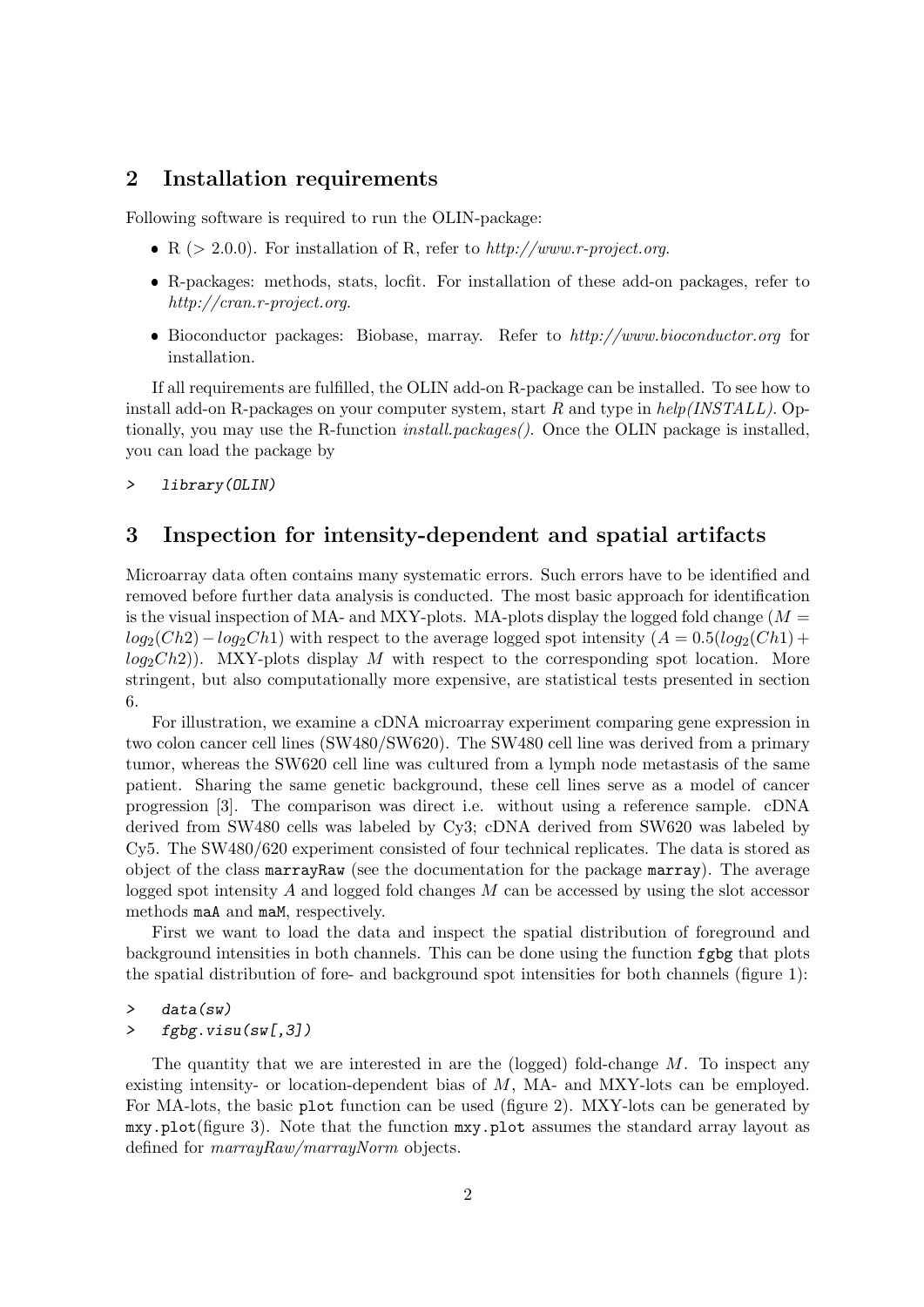

Figure 1: Foreground and background fluorescence intensities for Cy5-channel (top row) and Cy3-channel (bottom) row.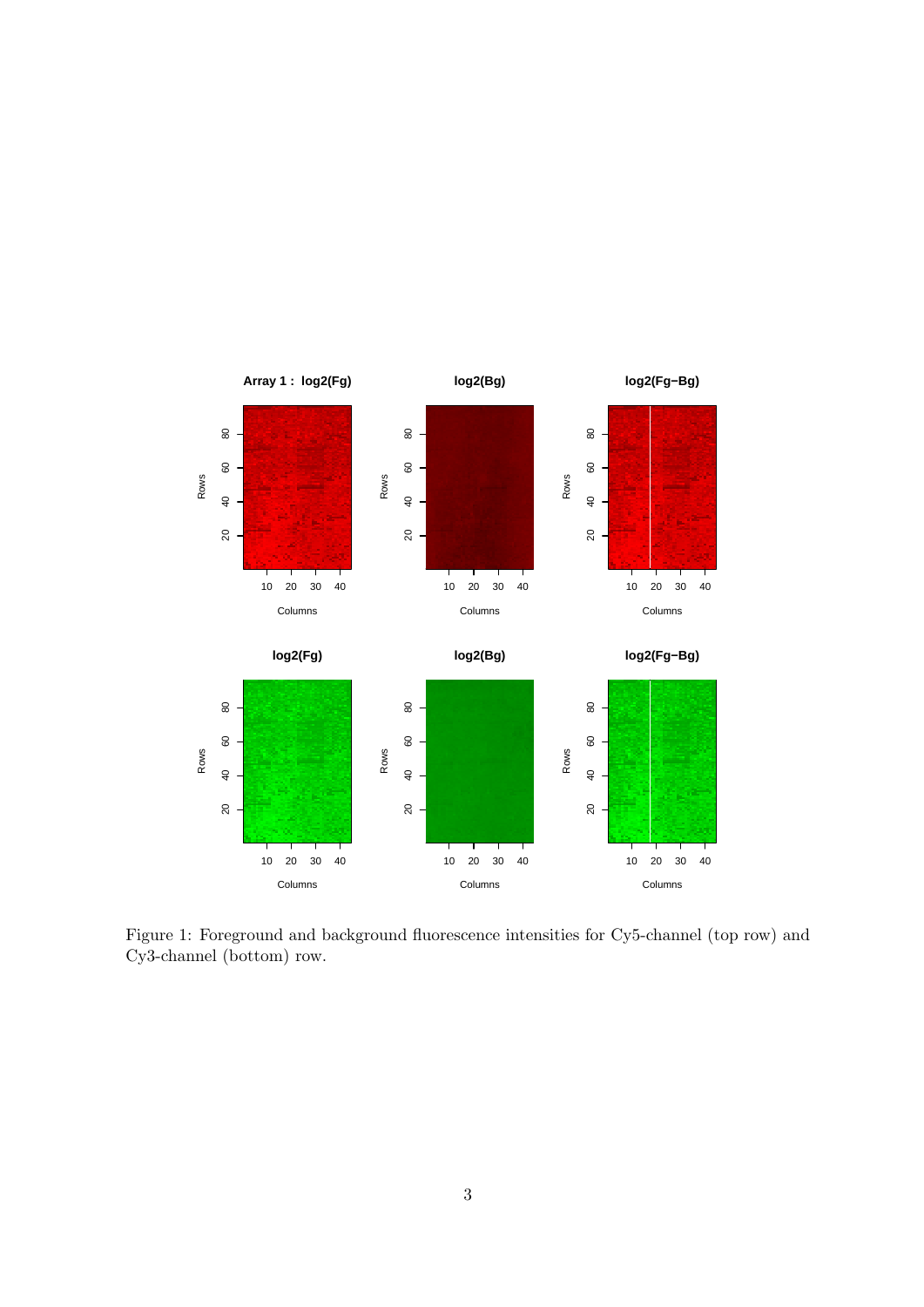

Figure 2: MA-plot of SW480/620 array 3

#### > plot(maA(sw[,3]),maM(sw[,3]),xlab="A",ylab="M")

### > mxy.plot(maM(sw)[,3],Ngc=maNgc(sw),Ngr=maNgr(sw), + Nsc=maNsc(sw),Nsr=maNsr(sw))

Additionally the distribution of absolute values of M can be displayed. This visualisation may give an indication whether the span of  $M$  is equal across the spatial dimensions of the array (figure 4). To plot  $abs(M)$ , the function mxy.abs.plot can be employed :

### > data(sw.xy)

#### > mxy.abs.plot(maM(sw)[,3],Ngc=maNgc(sw),Ngr=maNgr(sw),Nsc=maNsc(sw),Nsr=maNsr(sw))

For the two MXY-plots above, the column and row indices were used as proxies for location of the spot. We can use, however, the physical spot location as determined by the scanner for the MXY plots (if the spots'  $X$ -and  $Y$ -coordinates are available.) Especially, if the gaps between the blocks printed by distinct pins are large, this option may give a better physical representation of the array. Using the function mxy2.plot, such plots can be generated (figure 5):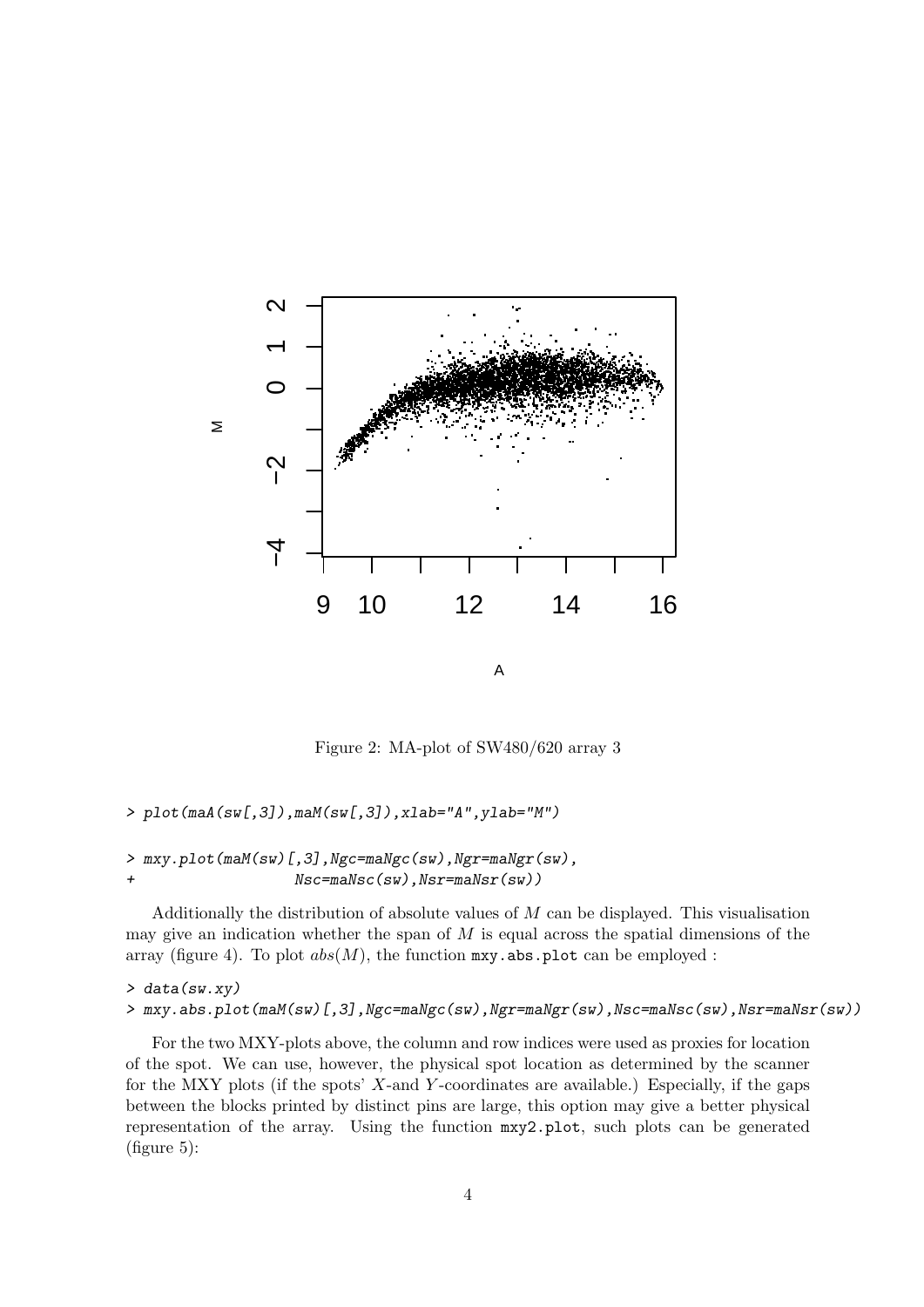

Figure 3: MXY-plot of SW480/620 array 3 with columns and rows as proxies for spatial location

```
> data(sw.xy)
> mxy2.plot(maM(sw)[,3],X=sw.xy$X[,3],Y=sw.xy$Y[,3],
+ Ngc=maNgc(sw),Ngr=maNgr(sw),Nsc=maNsc(sw),Nsr=maNsr(sw))
>
```
## 4 Optimised local intensity-dependent normalisation

Inspection of the MA- and MXY-plots in the previous section indicated a intensity- and location-dependent dye bias. Additionally, the plots show clearly the non-linearity of the biases. To correct for these systematic errors, we apply first a local regression of M with respect to A and spot location  $X, Y$ . The residuals of the regression are normalised M.This procedure is motivated by the hybridisation model introduced in reference [1].

The assumption here are: i) Most genes arrayed are not differentially expressed or up-and down-regulation is balanced over the range of  $A$ , ii) the spotting procedure did not generate an spatial accumulation of up- or down-regulated genes in localized areas on the array. The validity of both assumptions should be carefully checked for the data to be normalised.

The local regression is performed using LOCFIT algorithm which is based on the same computational ideas as popular lowess method [4, 5] . Required parameters for LOCFIT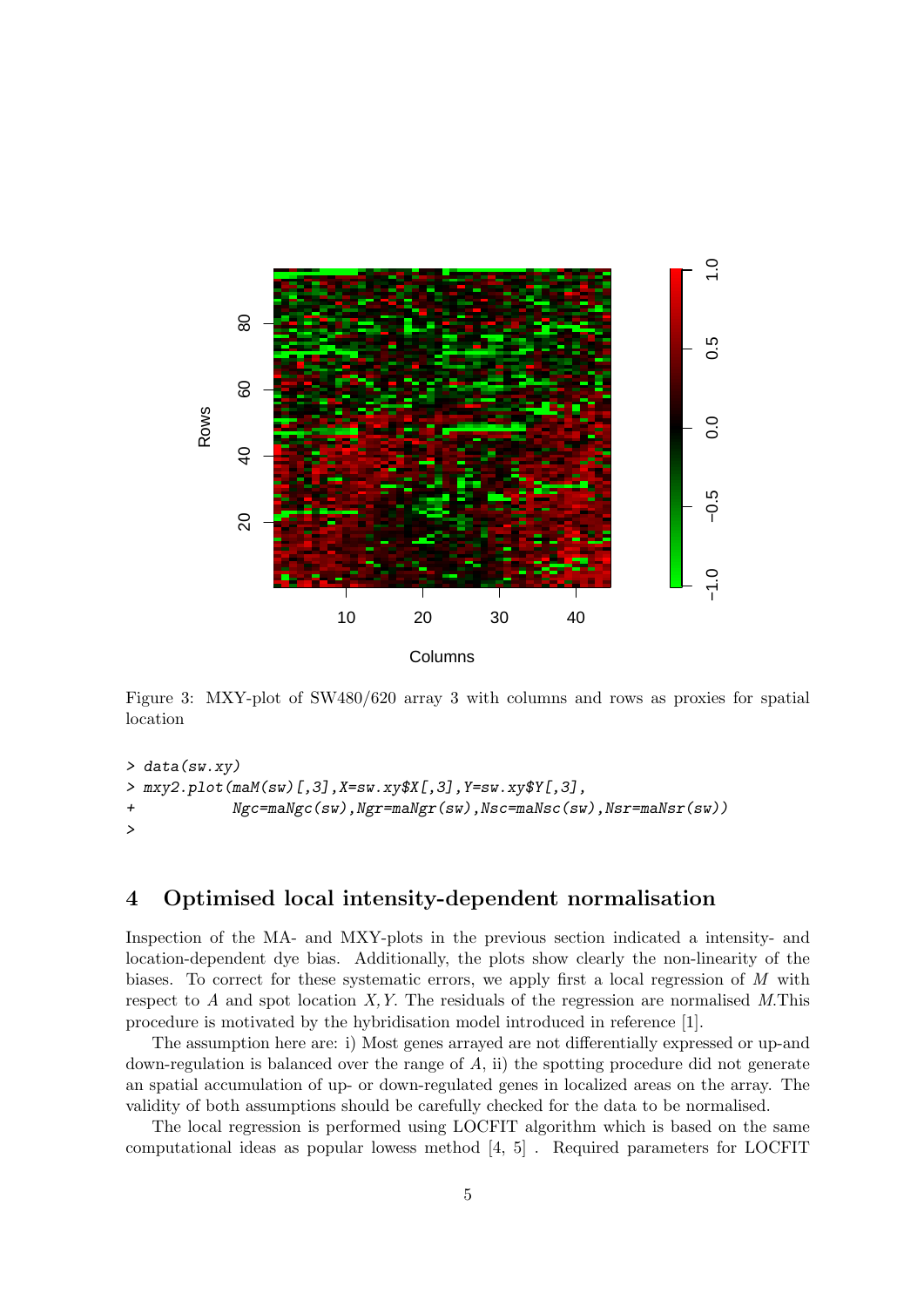

Figure 4: MXY-plot of absolute logged fold changes

are the smoothing parameter  $\alpha$  and the scale parameter(s) s for multi-dimensional regression. The parameter  $\alpha$  specifies the fraction of points that are included in the neighborhood for local fitting and can have a value between 0 and 1. Larger values lead to smoother fits. The setting of scale parameters s is necessary for a local regression with multiple predictor variables. The scale parameters s determine the amount of smoothing in one direction compared to the other directions.

Choosing accurate regression parameters is crucial for the quality of the normalisation. Too large smoothing parameters, for example, lead to a poor fit where local data features are missed and underfitting occurs. If the smoothing parameter is too small, overfitting is produced and the residuals subsequently underestimated. To optimise the parameter setting, two procedures were developed: OLIN and OSLIN. Both methods are based on iterative local regression and parameter selection by GCV. They aim to correct for systematic errors linked with spot intensity and location. A detailed mathematical description can be found in reference [1].

### 4.1 OLIN

The OLIN (and OSLIN) are implemented in R by the function olin:

olin(object,X,Y,alpha,iter,OSLIN,scale,weights,genepix,bg.corr,...)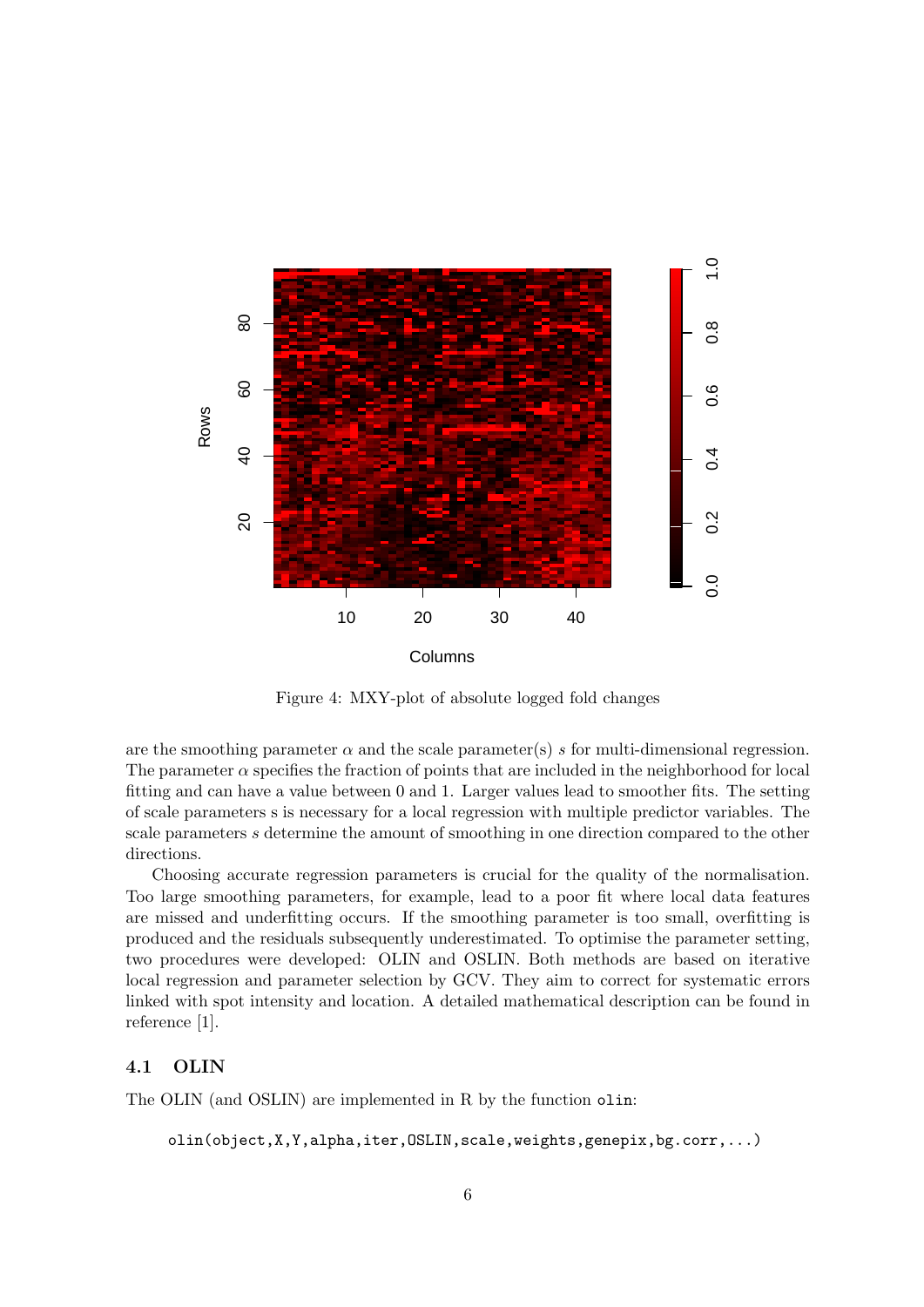

Figure 5: MXY plot of SW480/620 array 1

The input arguments are as follows:

- object Object of class  $\textit{marray}$  or  $\textit{marray}$  containing data of the microarray experiment such as spot intensities and array layout for a batch of microarrays. To generate such an object, see the *marryClasses* documentation.
- X matrix with x-coordinates of spots. Each column corresponds to one array in the batch. The location is spots detected by scanner is usually found in the output file program of the scanning program. If  $X=NA$ , the spotted columns on the array are used as proxies for the location in x-direction (default)
- Y matrix with y-coordinates of spots. If  $Y=NA$ , spotted rows on array are used as proxies for the location in y-direction (default).
- alpha Vector of  $\alpha$  parameters that are tested in the GCV procedure. The  $\alpha$  parameter defines the smoothness of fit. The default vector is seq(0.05,1,0.1).
- iter Number of iterations in the OLIN or OSLIN procedure. The default value is 3.
- OSLIN If OSLIN =TRUE, a subsequent optimised scaling of the range of M across the array is performed. The default value is FALSE, i.e. OLIN is performed.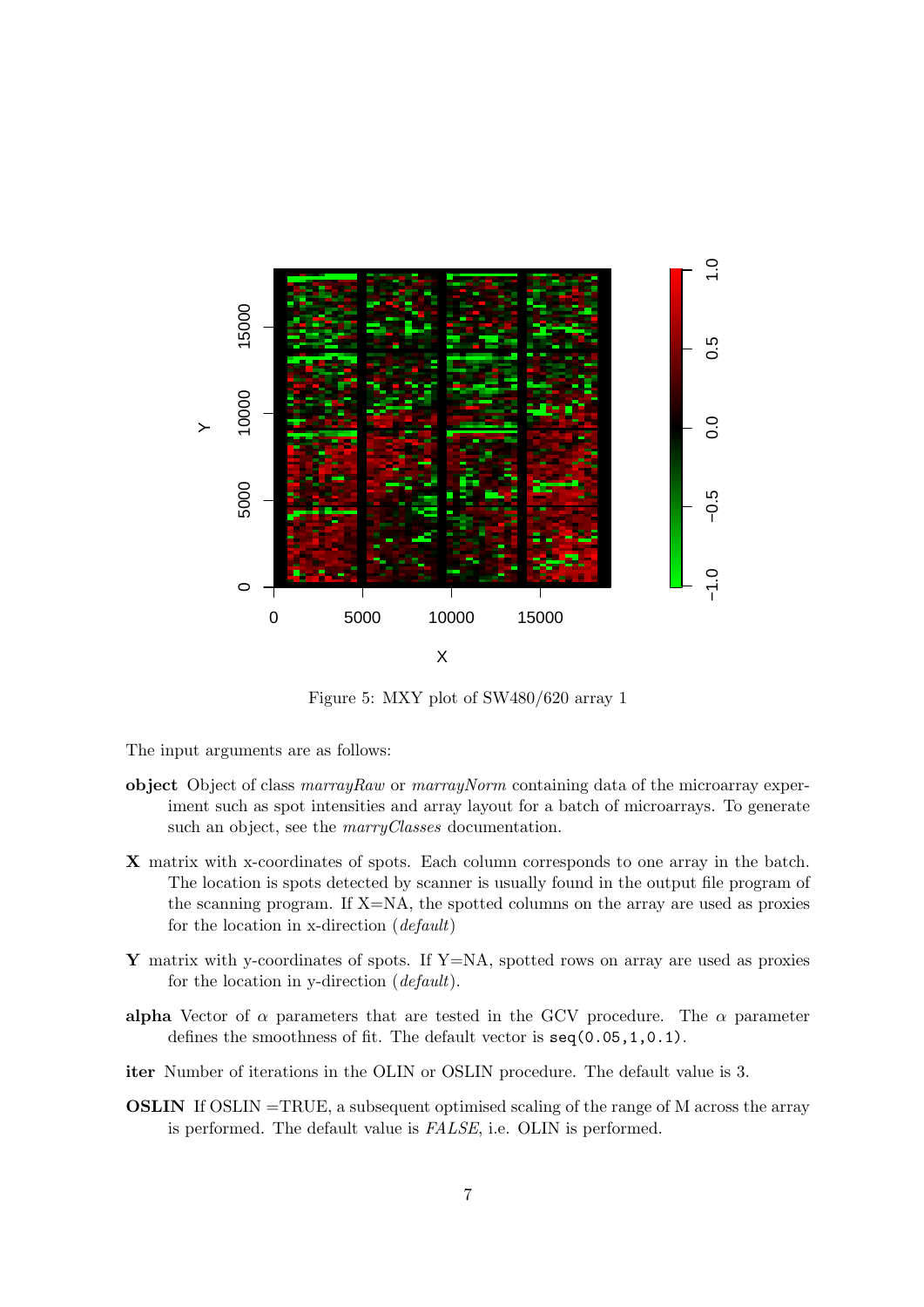- scale Vector of scale parameters s that are tested in a GCV procedure. This allows a different amount of smoothing in Y-direction compared to smoothing in X-direction. The default values of s are  $c(0.05, 0.1, 0.5, 1, 2, 10, 20)$ .
- weights Matrix of prior weights of spots for the regression procedures. Spots can be excluded to be used for the local regression by assigning them to zero. If the weight matrix include negative values, these will be set to zero. For the weights, the weight matrix stored in the maW slot of marrayRaw objects can be

used (weights=maW(object)). Defaults is NA resulting in uniform weigths of all spots.

- genepix If genepix is set to TRUE, spot weights equal zero or larger are set to one for the local regression whereas negative spot with negative weights are not used for the regression. The argument genepix should be set to TRUE, if weights=maW(object) is set and spot quality weights derived by GenePix are stored in maW(object).
- bg.corr backcorrection method (for marrayRaw objects) : none no background correction,  $sub$  - simple background subtraction (default), moving min - background intensities are first averaged over 3x3 grids of neighbouring spots and subsequently substracte, minimum - zero or negative intensities after background correction are set equal to half the minimum of positive corrected intensities, edwards- background correction based on loglinear interpolation, or normexp- background correction based on fitting procedure. For further details and references, please refer to to the help page of backgroundCorrect2 of the OLIN package or backgroundCorrect of the limma package.
- ... Further arguments passed to the locfit function.

For illustration, we apply the OLIN scheme to normalise the third array of the SW480/620 data set. (Note that the function is not restricted to single slide normalisation but normalises all arrays in the given marray object.)

> norm.olin <- olin(sw[,3],X=sw.xy\$X[,3],Y=sw.xy\$Y[,3])

Inspection of the MA- and MXY-plot indicated that OLIN was able to correct for the intensity- as well as the location-dependent dye bias. The residuals are well balanced around zero in the MA-plot (figure 6). Similarly, spatial bias is no longer apparent (figure 7). Spots with positive and negative log ratio M were evenly distributed across the slide. The statistical tests applied in the next section will confirm these findings.

```
> plot(maA(norm.olin),maM(norm.olin),main="OLIN",pch=".")
> mxy.plot(maM(norm.olin),Ngc=maNgc(norm.olin),Ngr=maNgr(norm.olin),
+ Nsc=maNsc(norm.olin),Nsr=maNsr(norm.olin),main="OLIN")
>
```
OLIN is based on an iterative procedure. In most cases, we found that two or three iterations are already sufficient for normalisation (figure 8).

```
> norm.olin.1 <- olin(sw[,3],X=sw.xy$X[,3],Y=sw.xy$Y[,3],iter=1)
> norm.olin.2 \le olin(norm.olin.1,X=sw.xy$X[,3],Y=sw.xy$Y[,3],iter=1)
> norm.olin.3 <- olin(norm.olin.2,X=sw.xy$X[,3],Y=sw.xy$Y[,3],iter=1)
> M <- cbind(maM(sw)[,3],maM(norm.olin.1),maM(norm.olin.2),maM(norm.olin.3))
> pairs(M,labels= c("raw","1.Iter.","2.Iter.","3.Iter."))
```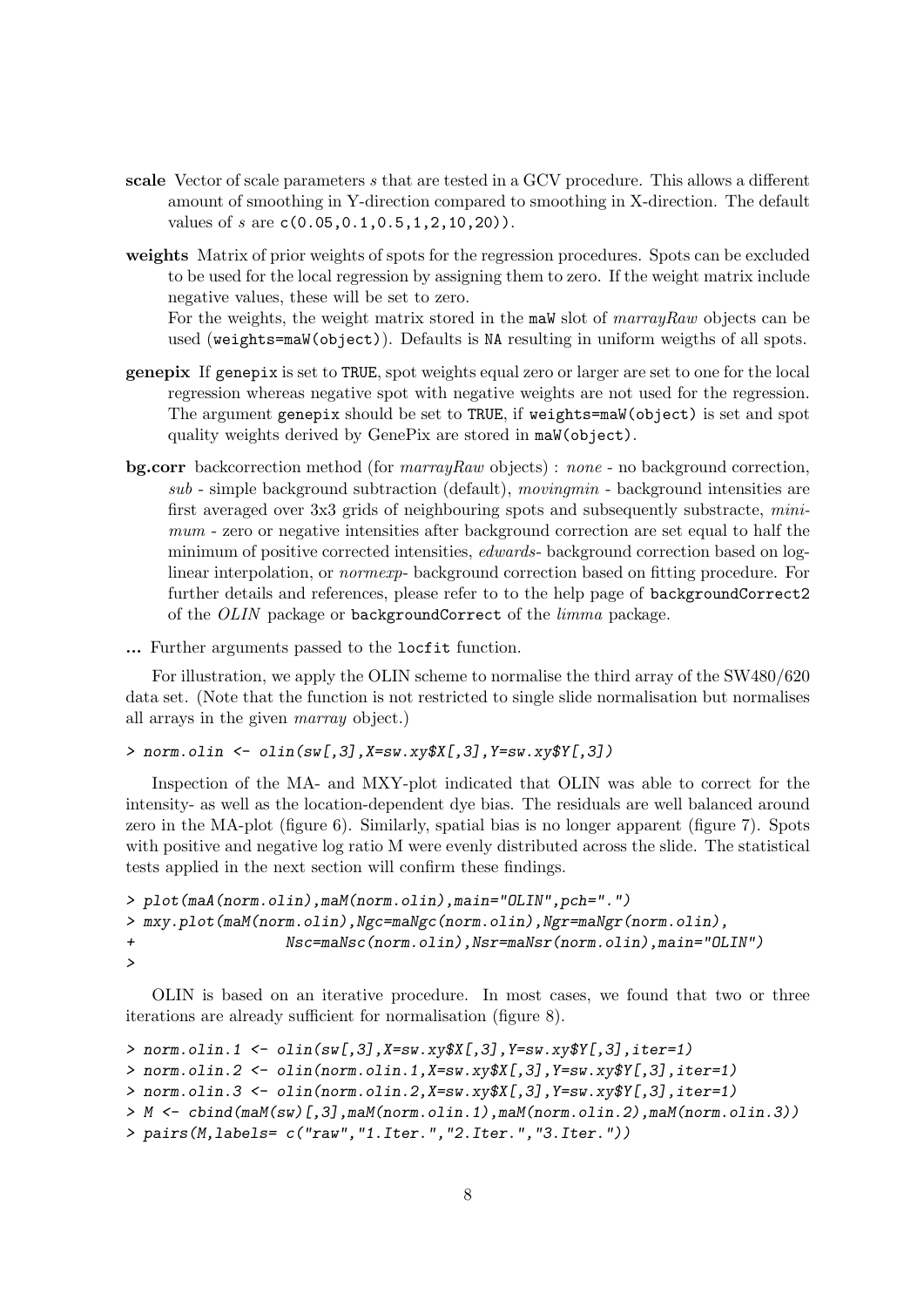

maA(norm.olin)

**OLIN**

Figure 6: MA-plot of array normalized by OLIN

## 4.2 OSLIN

If we can assume that the variability of log ratios M should be equal across the array, local scaling of  $M$  can be performed. As in the previous section, the validity of these assumptions has to be carefully checked for each experiment analyzed. The underlying requirement is again random spotting of arrayed genes. To apply OSLIN:

### > norm.oslin <- olin(sw[,3],X=sw.xy\$X[,3],Y=sw.xy\$Y[,3],alpha=c(0.1,1,0.1),OSLIN=TRUE)

The local scaling factors are derived by optimized local regression of the absolute log ratio M. The range of regression parameters tested by GCV is [0.1,1] for smoothing parameter. The resulting MA- and MXY-plots for slide 3 are presented in figures 9 and 10.. The variability of log ratios M appears to be even across the array.

```
> plot(maA(norm.oslin),maM(norm.oslin),main="OSLIN",pch=".")
> mxy.plot(maM(norm.oslin),Ngc=maNgc(norm.oslin),Ngr=maNgr(norm.oslin),
+ Nsc=maNsc(norm.oslin),Nsr=maNsr(norm.oslin),main="OSLIN")
>
```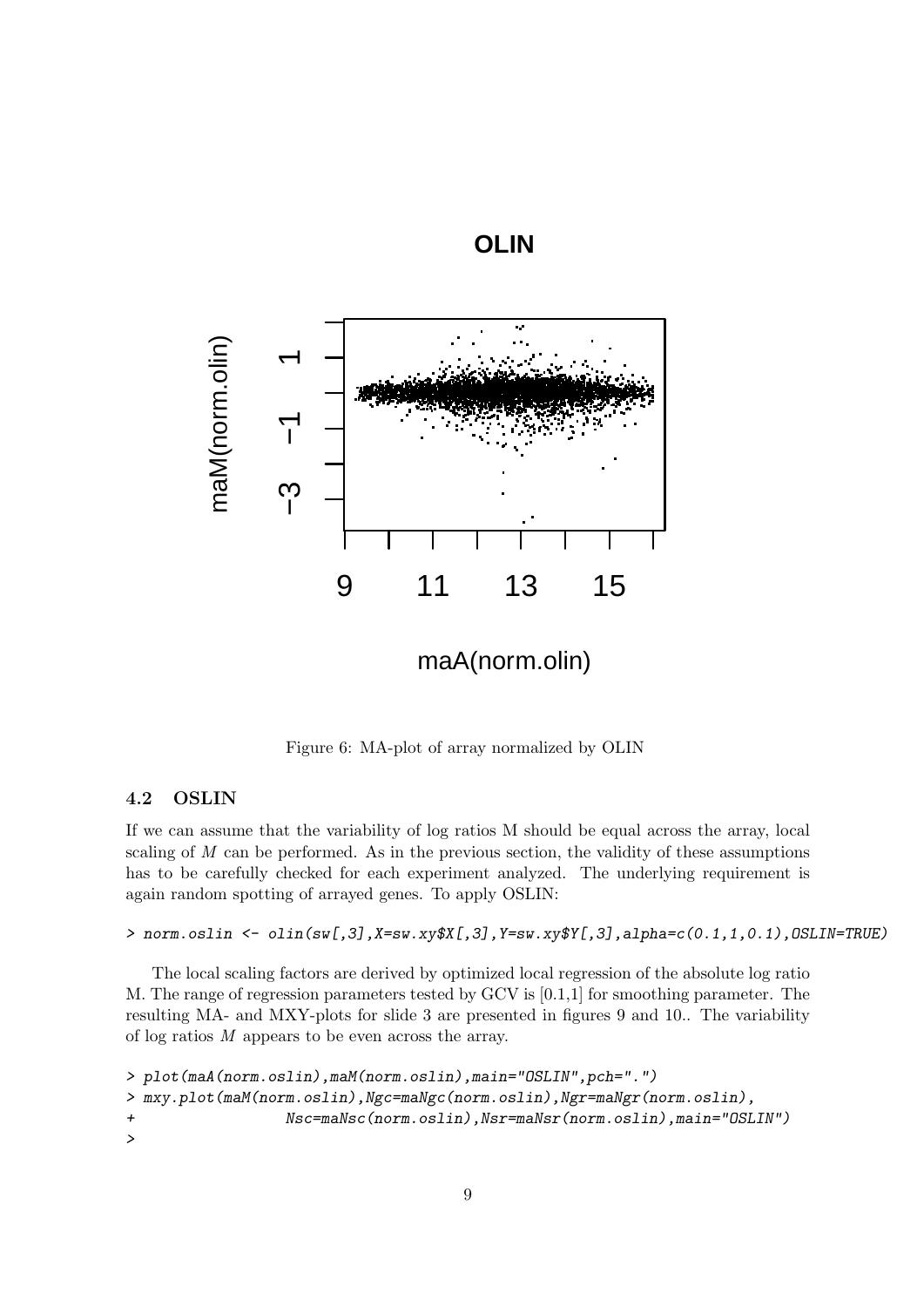

Figure 7: MXY-plot of array normalized by OLIN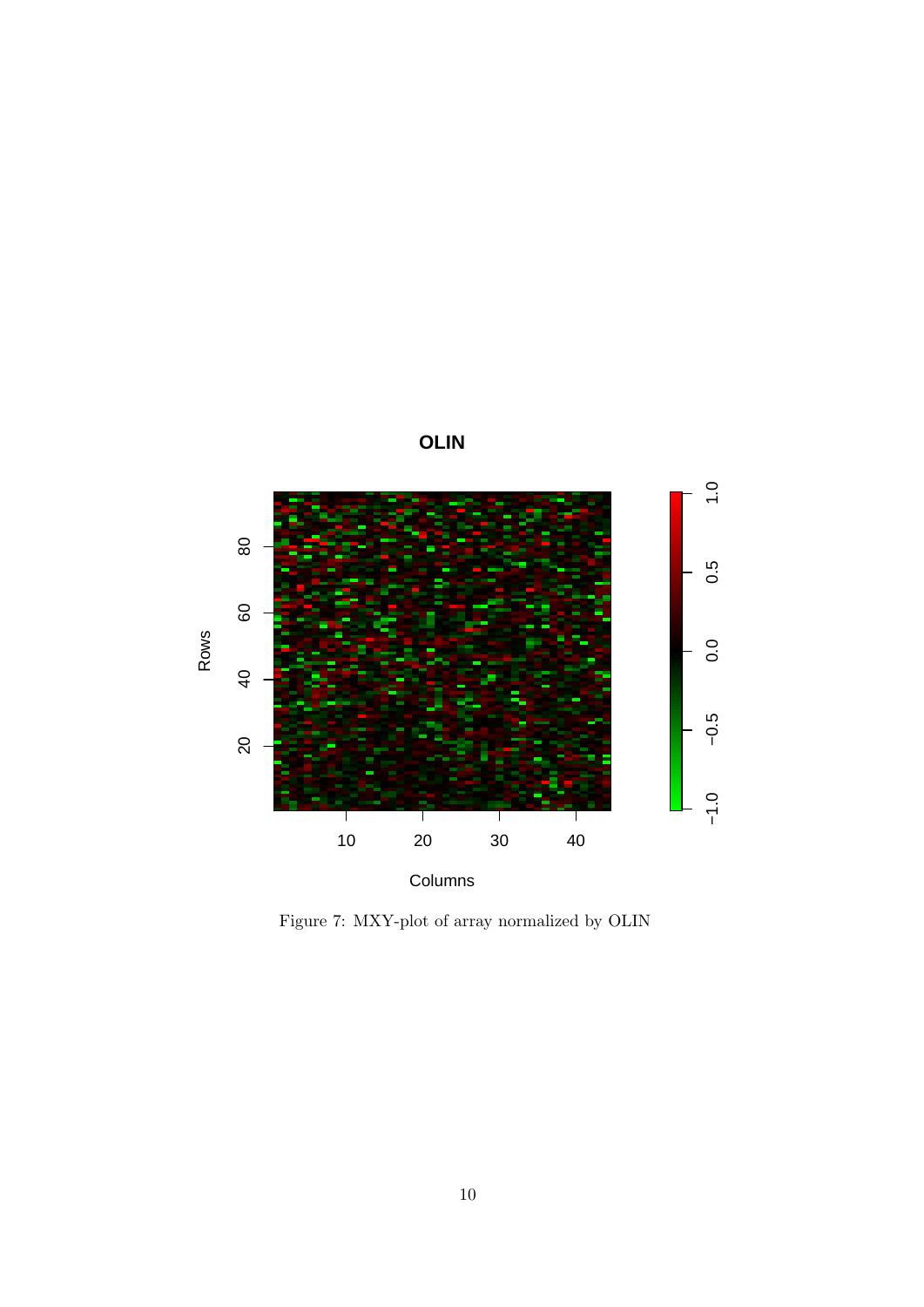

Figure 8: Convergence of iterative normalisation

The *weights* argument can be used for two purposes. First, it can be to exclude a set of spots (such as control spots) to be used for local regression. Second, it can be used to base the regression on a selected set of genes assumed to be not differentially expressed (housekeeping genes). If the normalisation should be based on such a set, weights can be used for local regression. In this case, all weights should be set to zero except for the housekeeping genes for which weights are set to one. In order to achieve a reliable regression, it is important, however, that there is a sufficient number of house-keeping genes that cover the whole expression range and are spotted accross the whole array.

Note that OLIN and OSLIN are sensitive to violations of the assumptions that most genes are not differentially expressed (or up- and down-regulation is balanced) and that genes are randomly spotted across the array. If these assumptions are not valid, local regression can lead to an underestimation of differential expression. In this context, OSLIN is especially sensitive in its performance. However, the sensitivity can be decreased if the minimal smooting parameter alpha (default value: 0.05) is set to larger values.

It is also important to note that OLIN/OSLIN is fairly efficient in removing intensityand spatial-dependent dye bias, so that normalised data will look quite "good" after normalisation independently of the true underlying data quality. Normalisation by local re-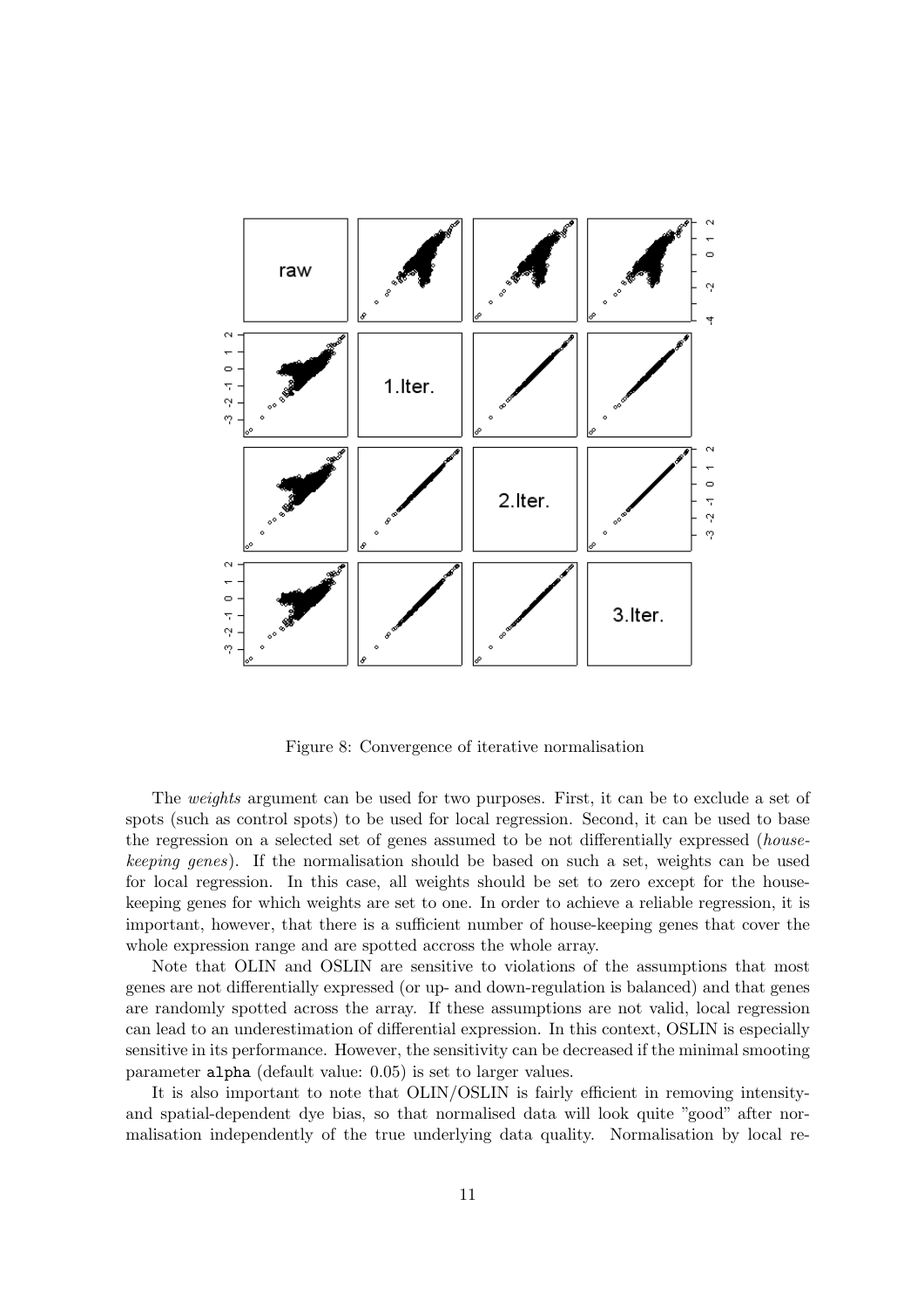



Figure 9: MA-plot of array normalized by OSLIN

gression assumes smoothness of bias. Therefore, localised artifacts such as scratches, edge effects or bubbles should be avoided. Spots of these areas should be flagged (before normalization is applied) to ensure data integrity. To stringently detect artifacts, the OLIN functions fdr.int, fdr.int2, fdr.spatial,fdr.spatial2, p.int, p.int2, p.spatial and p.spatial2 can be used. Flagging of the data spots in regions of intensity- or locationdependent bias can be performed by  $sig \text{.mask}$ . For an example of such an flagging or masking procedure, see the help page of sig.mask.

# 5 Scaling between arrays of a batch

OLIN and OSLIN adjust log ratio  $M$  of an array independently of other arrays. A further reduction of variation within experiments may be achieved by additional scaling of M between arrays [7]. This procedure is frequently also termed 'between-array normalisation' in contrast to 'within-array normalisation' as for example performed by  $O(S)$ LIN. The log ratios of M will be adjusted in different arrays to achieve a similar overall distribution of M.

However, it assumes that the overall scale of M is the same (or at least similar) in the different arrays to be scaled. This should be carefully checked. Differences in the overall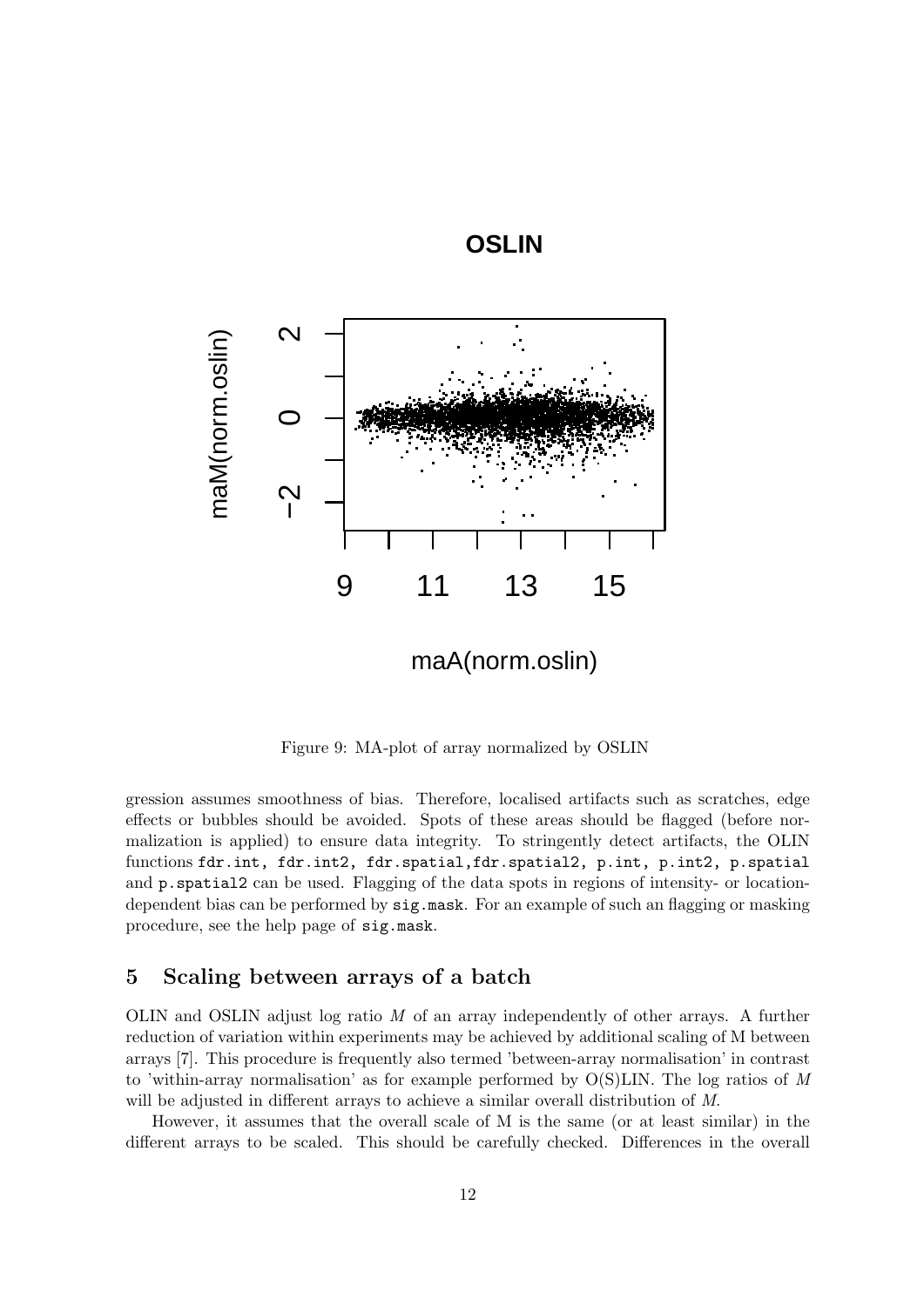



Figure 10: MXY-plot of array normalized by OSLIN

scale of M may indicated e.g. changes in hybridisation conditions or mRNA quality. Caution should also be taken in the interpretation of results for arrays hybridised with biologically divergent samples, if between-array scaling is applied.

Between-array scaling is implemented in the OLIN package through function bas. Three different scaling procedures are supported:

- 1. arrays are scaled to have the same variance as calculated by var,
- 2. arrays are scaled to have the same median absolute deviation calculated by mad
- 3. arrays are scaled to have equal values of quantiles.

For illustration, we apply the first scaling procedure to OLIN-adjusted SW480/620 data consisting of four replicate array (figures 11,refdisbas):

```
> data(sw.olin)
> # DISTRIBUTION OF LOGGED RATIOS BEFORE BETWEEN-ARRAY-SCALING
> col <- c("red","blue","green","orange")
> M \leftarrow \text{maM}(\text{sw. olin})> plot(density(M[,4]),col=col[4],xlim=c(-2,2))
> for (i in 1:3){
```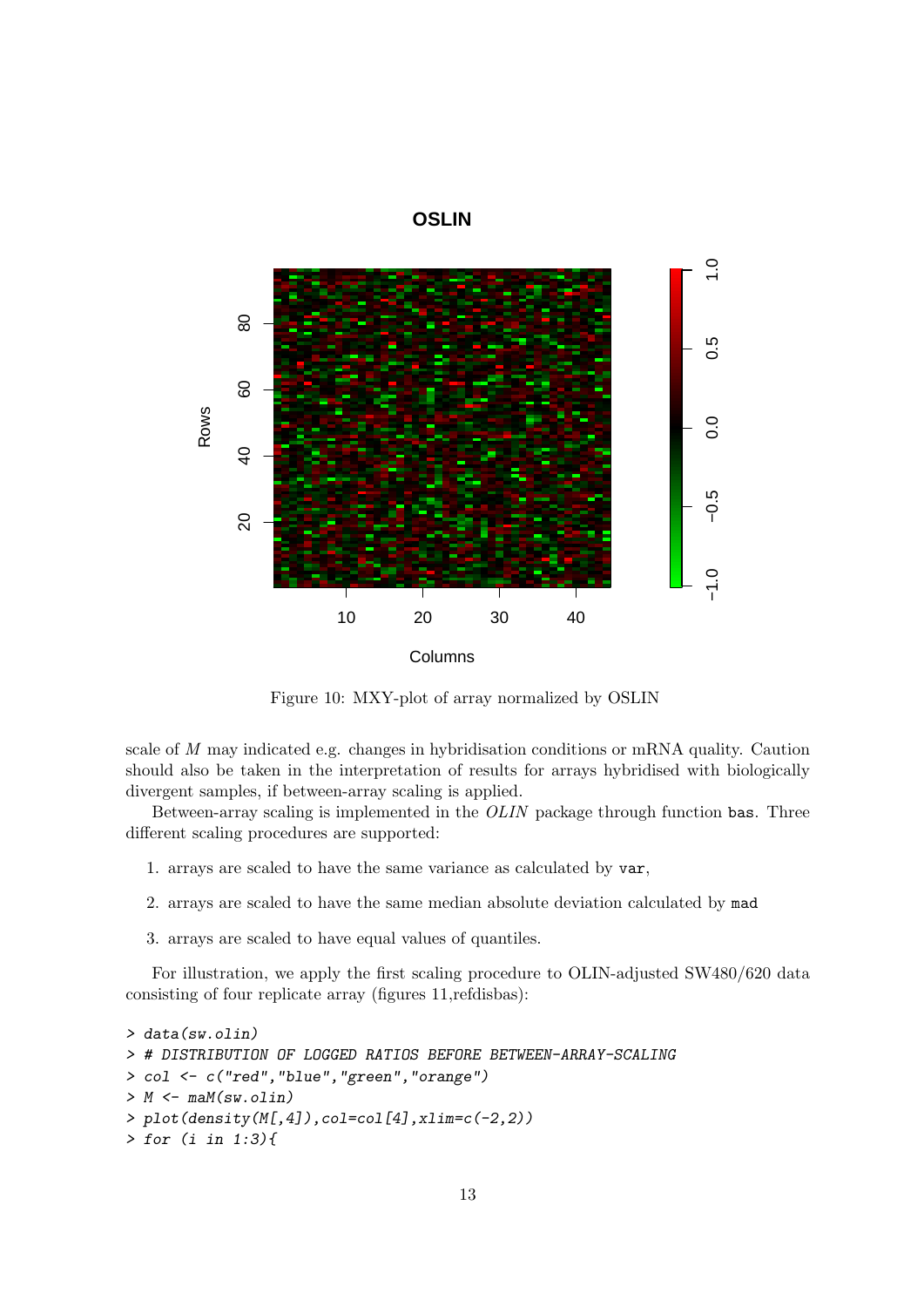**density.default(x = M[, 4])**



Figure 11: Distribution of M for SW480/620 arrays after OLIN

```
+ lines(density(M[,i]),col=col[i])
+ }
> # BETWEEN-ARRAY SCALING
> sw.olin.s <- bas(sw.olin,mode="var")
> # VISUALISATION
> M \leq - maM(sw.olin.s)> plot(density(M[,4]),col=col[4],xlim=c(-2,2))
> for (i in 1:3){
+ lines(density(M[,i]),col=col[i])
+ }
>
>
```
# 6 Statistical assessment of efficiency of normalisation

An important criterion for the quality of normalisation is its efficiency in removing systematic errors. Although visual inspection might readily reveal prominent artifacts in the microarray data (as shown in section 3), it does not allow for their stringent detection. To overcome this limitation, several methods for statistical detection of systematic errors were implemented in the OLIN package. They might be especially valuable for the comparison of the efficiency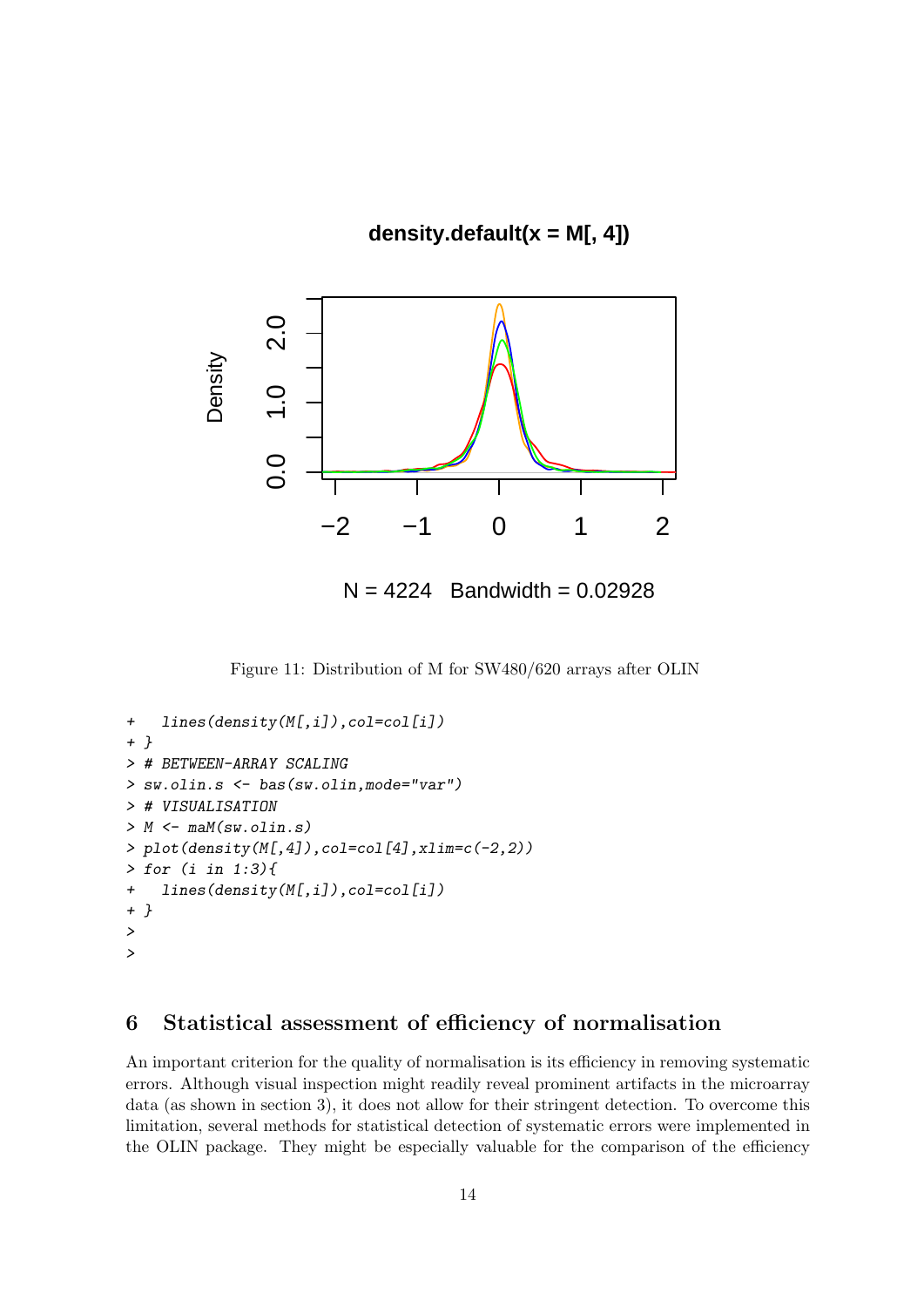# **density.default(x = M[, 4])**



Figure 12: Distribution of M for SW480/620 arrays after OLIN and between-array scaling

of different normalisation methods. They also might be helpful for newcomers in the field of microarray data analysis, since they can assist the detection of artifacts and may help to improve the experimental procedures.

A simple method to detect intensity- or location-dependent bias is to calculate the correlation between the log ratio  $M$  of a spot and the average  $M$  in the spot's neighbourhood [6]. A neighourhood on the intensity scale can be defined by a symmetrical window of size  $(2^*delta + 1)$  around the spot. A correlation of zero can be expected assuming the log ratios are uncorrelated. In contrast, a large positive correlation indicates intensity-dependent bias.

```
> A \leftarrow \text{maA}(\text{sw}[,3])> M \leftarrow \text{maM}(\text{sw}[,3])> # Averaging
> Mav <- ma.vector(A,M,av="median",delta=50)
> # Correlation
> cor(Mav,M,use="pairwise.complete.obs")
            [,1]
```
[1,] 0.6416701

Similarly, the location-dependent bias can be assessed:

```
> # From Vector to Matrix
> MM <- v2m(maM(sw)[,3],Ngc=maNgc(sw),Ngr=maNgr(sw),Nsc=maNsc(sw),Nsr=maNsr(sw),visu=FAL
```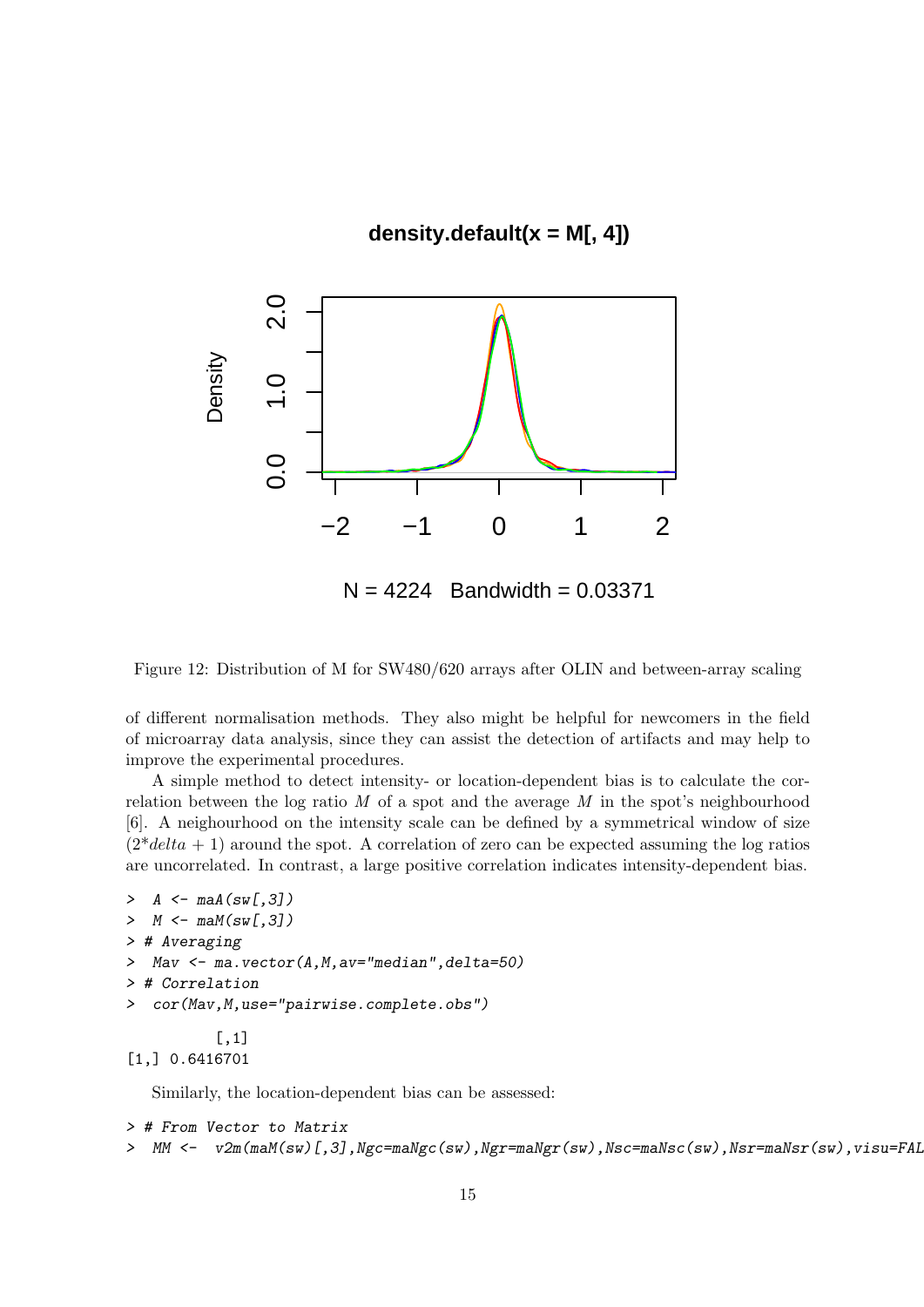```
> # Averaging of matrix M
> MMav <- ma.matrix(MM,av="median",delta= 2,edgeNA=FALSE)
> # Backconversion to vector
> Mav <- m2v(MMav,Ngc=maNgc(sw),Ngr=maNgr(sw),Nsc=maNsc(sw),Nsr=maNsr(sw),visu=FALSE)
> # Correlation
> cor(Mav,M,use="pairwise.complete.obs")
          [,1]
```

```
[1,] 0.4377952
```
Although correlation analysis can be readily applied, it cannot deliver localization of experimental bias in the data. To detect areas of bias in the microarray data, alternative methods can be applied.

The OLIN package contains two four models. The first model (anovaint) can be used to assess intensity-dependent bias. For this task, the A-scale is divided into N intervals containing equal number of spots. The null hypothesis tested is the equality of the means of M for the different intervals. The input argument index indicates which array stored in object sw should be examined. The function anovaint is a wrapper around the core function lm. The output of anovaint equals summery(lm).

```
> print(anovaint(sw,index=3,N=10))
```

```
Call:
lm(formula = Mo \tilde{m} intensityint - 1)
Residuals:
    Min 1Q Median 3Q Max
-4.0615 -0.1897 0.0190 0.2388 1.7778
Coefficients:
               Estimate Std. Error t value Pr(>|t|)
intensityint1 -0.86456 0.01856 -46.578 < 2e-16 ***
intensityint2 -0.11228 0.01856 -6.049 1.58e-09 ***
intensityint3 0.01868 0.01856 1.006 0.314355
intensityint4 0.06458 0.01856 3.479 0.000508 ***
intensityint5 0.16762 0.01856 9.030 < 2e-16 ***
intensityint6 0.19606 0.01856 10.563 < 2e-16 ***
intensityint7 0.25546 0.01856 13.763 < 2e-16 ***
intensityint8 0.21835 0.01856 11.763 < 2e-16 ***
intensityint9 0.24910 0.01856 13.420 < 2e-16 ***
intensityint10 0.21253 0.01869 11.369 < 2e-16 ***
---
Signif. codes: 0 \tilde{a}AŸ***\tilde{a}A\tilde{Z} 0.001 \tilde{a}A\tilde{Y}**\tilde{a}A\tilde{Z} 0.05 \tilde{a}A\tilde{Y}.\tilde{a}A\tilde{Z} 1 \tilde{A} \tilde{Z} 1
Residual standard error: 0.3818 on 4214 degrees of freedom
Multiple R-squared: 0.4198, Adjusted R-squared: 0.4185
F-statistic: 304.9 on 10 and 4214 DF, p-value: < 2.2e-16
```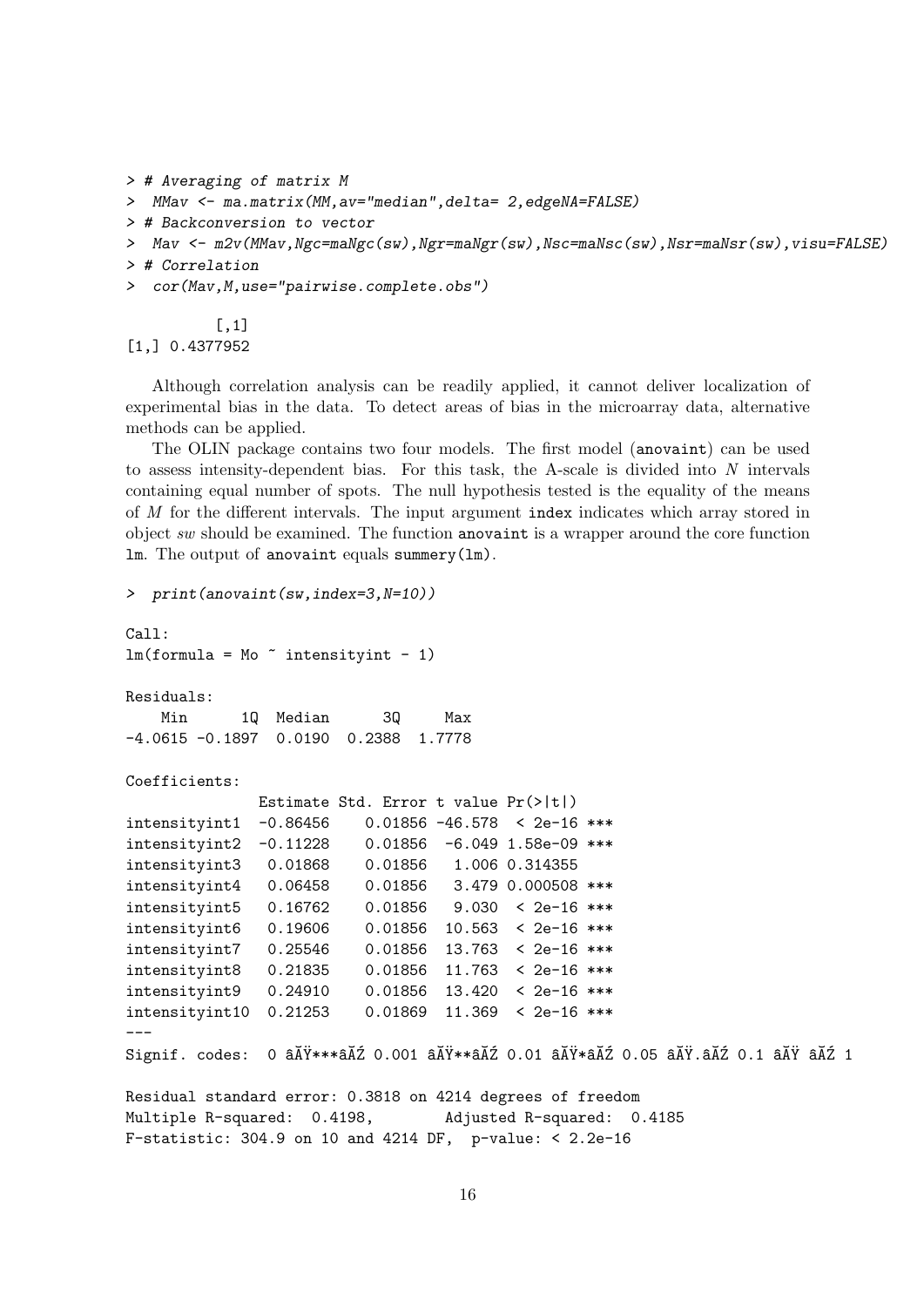```
> data(sw.olin)
> print(anovaint(sw.olin,index=3,N=10))
C<sub>a</sub>11:
lm(formula = Mo \tilde{m} intensityint - 1)
Residuals:
   Min 1Q Median 3Q Max
-3.5997 -0.1259 0.0250 0.1640 1.8671
Coefficients:
               Estimate Std. Error t value Pr(>|t|)
intensityint1 -0.0049581 0.0153753 -0.322 0.747
intensityint2 0.0085228 0.0153753 0.554 0.579
intensityint3 0.0100288 0.0153753 0.652 0.514
intensityint4 0.0092998 0.0153753 0.605 0.545
intensityint5 -0.0006992 0.0153753 -0.045 0.964
intensityint6 -0.0047550 0.0153753 -0.309 0.757
intensityint7 -0.0156696 0.0153753 -1.019 0.308
intensityint8 -0.0051047 0.0153753 -0.332 0.740
intensityint9 0.0030058 0.0153753 0.195 0.845
intensityint10 0.0005948 0.0154856 0.038 0.969
Residual standard error: 0.3162 on 4214 degrees of freedom
Multiple R-squared: 0.0005903, Adjusted R-squared: -0.001781
F-statistic: 0.2489 on 10 and 4214 DF, p-value: 0.991
```
Similarly, the location-dependent bias can be examined by an ANOVA model implemented as anovaspatial. The array is divided into  $(xN \times yN)$  rectangular blocks. The null hypothesis tested is the equality of the means of M for the different blocks. The function anovaspatial is a wrapper around functipn  $\text{Im}$ . The output is the summary of  $\text{Im}$  (which is suppressed in following examples). Additionally, anovaspatial allows for visualisation of the results (see figure 13 and 14.) The figures display the log10-transformed p-values as derived in the block-wise t-tests. Note that the differences in scales.

> anovaspatial(sw,index=3,xN=8,yN=8,visu=TRUE)

#### > anovaspatial(sw.olin,index=3,xN=8,yN=8,visu=TRUE)

Additionally, simple one-factorial ANOVA models were implemented to test microarray data for pin- and plate-dependent bias. Testing for pin bias by anovapin is similar to testing for spatial bias by anovaspatial. The factors in anovapin are the pin indices. The null hypothesis is the equality of the means of  $M$  for the different pins. In the same manner, it can be tested if there is a significant variation of  $M$  due to the use of distinct microtiter plate for spotting. An ANOVA model for this task is implemented in function anovaplate.In this case, the null hypothesis is the equality of the means of  $M$  for the different plates.

> print(anovapin(sw.olin,index=3))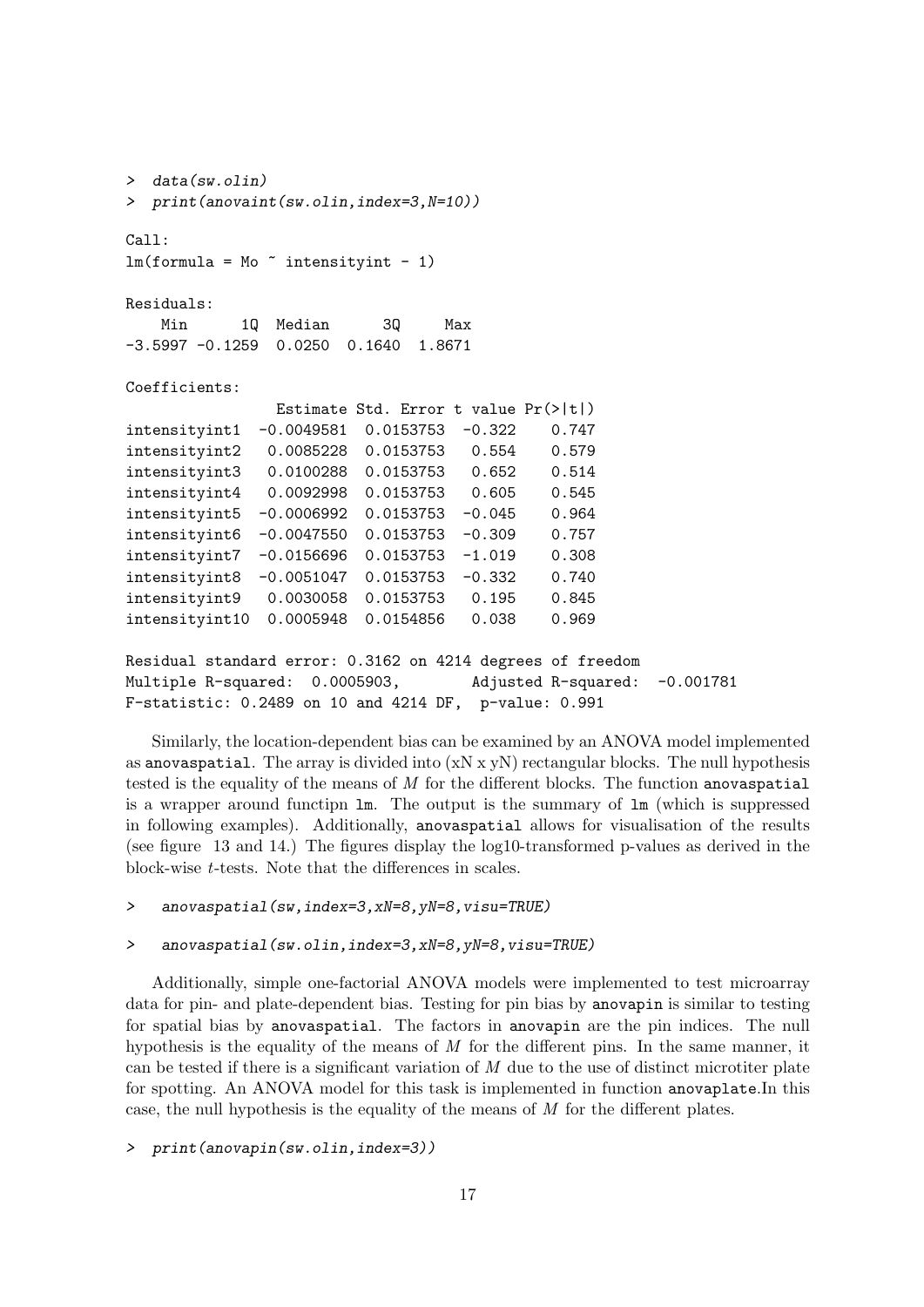# **Significance based on t−test**



Figure 13: ANOVA for raw data

| Call:                          |                    |                                         |          |        |  |  |  |
|--------------------------------|--------------------|-----------------------------------------|----------|--------|--|--|--|
| $lm(formula = M \sim pin - 1)$ |                    |                                         |          |        |  |  |  |
|                                |                    |                                         |          |        |  |  |  |
| Residuals:                     |                    |                                         |          |        |  |  |  |
| Min                            | 10                 | Median                                  | 30       | Max    |  |  |  |
|                                | $-3.6096 - 0.1244$ | 0.0253                                  | 0.1640   | 1.8608 |  |  |  |
| Coefficients:                  |                    |                                         |          |        |  |  |  |
|                                | Estimate           | Std. Error t value $Pr(>\vert t \vert)$ |          |        |  |  |  |
| pin1                           | 0.0057223          | 0.0194744                               | 0.294    | 0.769  |  |  |  |
| pin2                           | 0.0009404          | 0.0194744                               | 0.048    | 0.961  |  |  |  |
| pin3                           | $-0.0011836$       | 0.0194744                               | $-0.061$ | 0.952  |  |  |  |
| pin4                           | $-0.0002191$       | 0.0194744                               | $-0.011$ | 0.991  |  |  |  |
| pin5                           | $-0.0077155$       | 0.0194744                               | $-0.396$ | 0.692  |  |  |  |
| pin6                           | $-0.0051030$       | 0.0194744                               | $-0.262$ | 0.793  |  |  |  |
| pin7                           | $-0.0077761$       | 0.0194744                               | $-0.399$ | 0.690  |  |  |  |
| pin8                           | 0.0144356          | 0.0194744                               | 0.741    | 0.459  |  |  |  |
|                                | pin9 0.0005014     | 0.0194744                               | 0.026    | 0.979  |  |  |  |
|                                | pin10 0.0015559    | 0.0194744                               | 0.080    | 0.936  |  |  |  |
| pin11                          | 0.0184692          | 0.0194744                               | 0.948    | 0.343  |  |  |  |
|                                | pin12 -0.0047442   | 0.0194744                               | $-0.244$ | 0.808  |  |  |  |
| pin13                          | 0.0051594          | 0.0194744                               | 0.265    | 0.791  |  |  |  |
| pin14                          | $-0.0087071$       | 0.0194744                               | $-0.447$ | 0.655  |  |  |  |
| pin15                          | 0.0068432          | 0.0194744                               | 0.351    | 0.725  |  |  |  |
|                                | pin16 -0.0177670   | 0.0194744                               | $-0.912$ | 0.362  |  |  |  |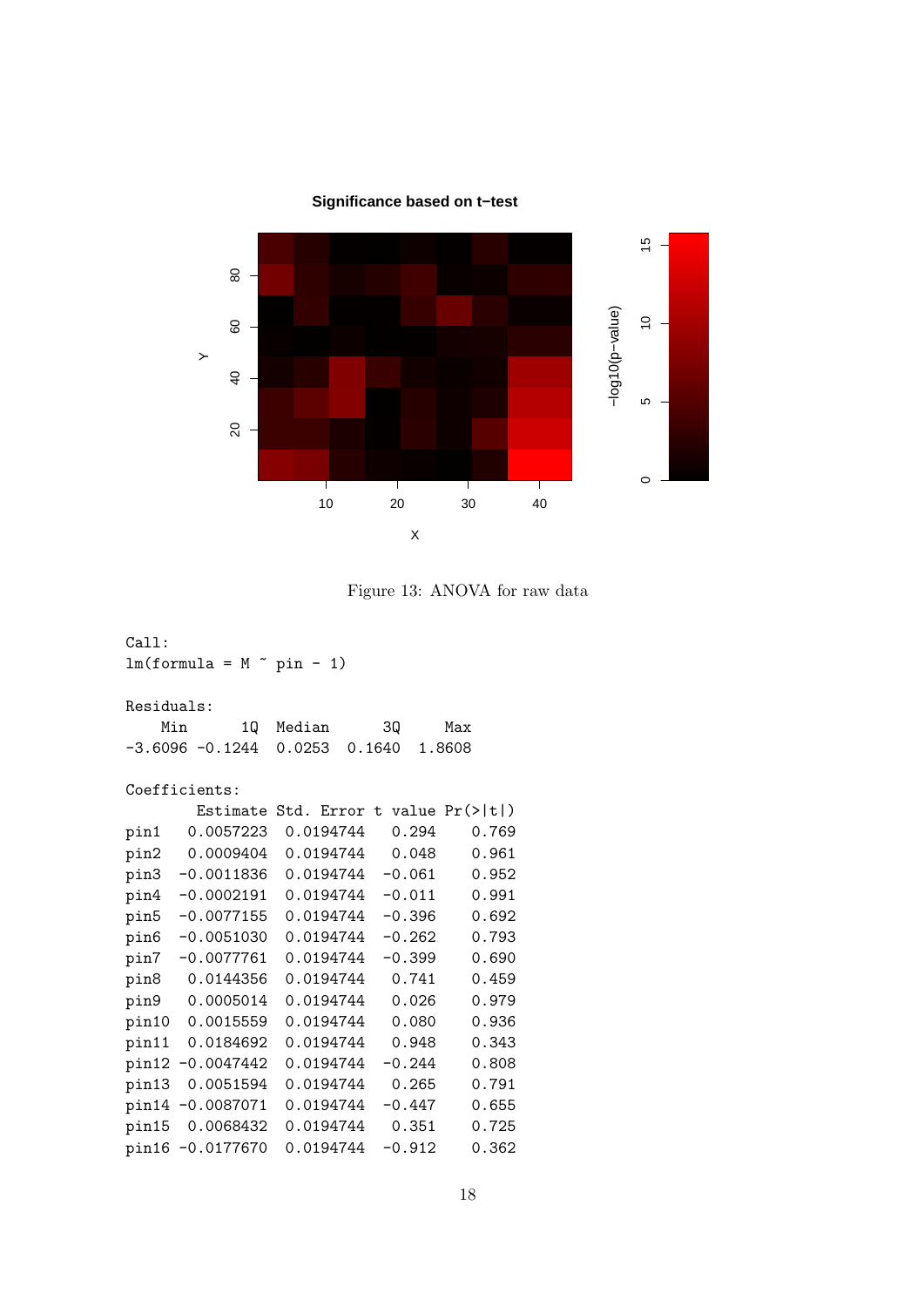

10 20 30 40

X

**Significance based on t−test**

```
Figure 14: ANOVA for normalised data
```

```
Residual standard error: 0.3164 on 4208 degrees of freedom
Multiple R-squared: 0.0007643, Adjusted R-squared: -0.003035
F-statistic: 0.2012 on 16 and 4208 DF, p-value: 0.9997
> print(anovaplate(sw.olin,index=3))
Call:
lm(formula = M \sim plane - 1)Residuals:
   Min 1Q Median 3Q Max
-3.5987 -0.1278 0.0261 0.1658 1.8466
Coefficients:
         Estimate Std. Error t value Pr(>|t|)
plate1 -0.0226044 0.0161246 -1.402 0.161
plate2 0.0287166 0.0161246 1.781 0.075 .
plate3 -0.0057500 0.0161246 -0.357 0.721
plate4 0.0018882 0.0161246 0.117 0.907
plate5 -0.0125836 0.0161246 -0.780 0.435
plate6 -0.0015375 0.0161246 -0.095 0.924
plate7 0.0003773 0.0161246 0.023 0.981
plate8 -0.0128983 0.0161246 -0.800 0.424
plate9 0.0157338 0.0161246 0.976 0.329
```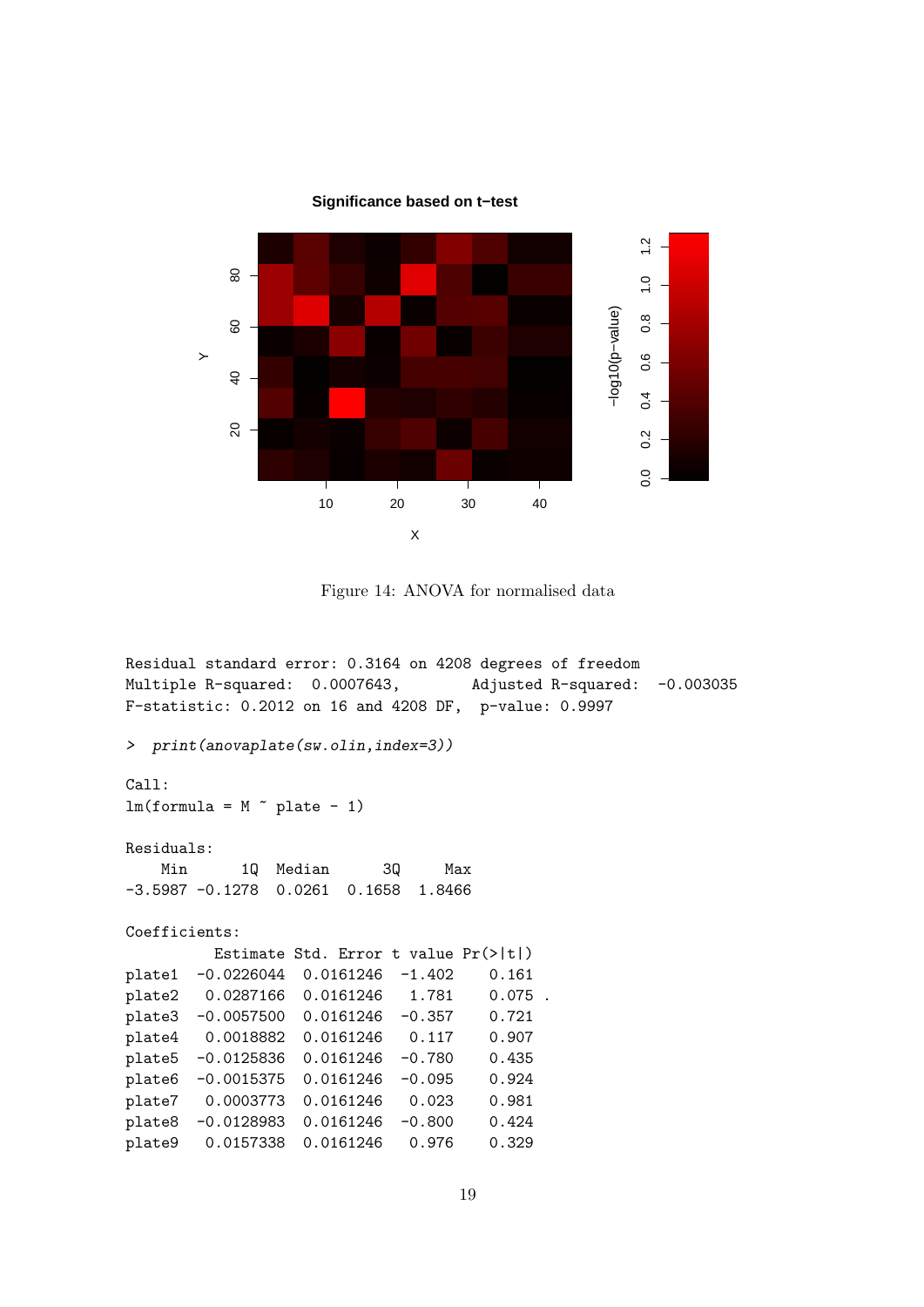plate10 -0.0134014 0.0161246 -0.831 0.406 plate11 0.0223422 0.0161246 1.386 0.166 --- Signif. codes: 0  $\tilde{a}A\tilde{Y}***\tilde{a}\tilde{A}\tilde{Z}$  0.001  $\tilde{a}A\tilde{Y}**\tilde{a}\tilde{A}\tilde{Z}$  0.01  $\tilde{a}A\tilde{Y}$ . $\tilde{a}A\tilde{Z}$  0.1  $\tilde{a}A\tilde{Y}$   $\tilde{a}A\tilde{Z}$  1 Residual standard error: 0.316 on 4213 degrees of freedom

Multiple R-squared: 0.002391, Adjusted R-squared: -0.0002133 F-statistic: 0.9181 on 11 and 4213 DF, p-value: 0.5216

ANOVA methods assume normality of the analysed data. This, however, may not be the general case for microarray data. To relax this restriction, permutation tests can be applied. Permutation (or randomization) tests have the advantage that a particular data distribution is not assumed. They rely solely on the observed data examples and can be applied with a variety of test statistics. A major restriction, however, is that permutation tests are computationally very intensive. Generally, such tests are not used in interactive mode but are performed in batch-mode.

Four permutation tests procedures were implemented in the OLIN package. The functions fdr.int and p.int assess intensity-dependent bias. The functions fdr.spatial and p.spatial assess location-dependent bias. The basic procedure is similar for all four functions. First, a (intensity or location) neighbourhood of spots is defined similarly to the procedure we used for the correlation analysis . Next, a test statistic is constructed by calculating the median or mean of M the spot's neighbourhood of chosen size. An empirical distribution of the test statistic  $\overline{M}$  is then produced based on random permutations of the data. Comparing  $M$  of the original data with the empirical distribution, the significance of observing  $M$  is derived. (Note that a rather low number of random permutations was chosen to avoid time-consuming calculations here. Generally, however, a larger number should be chosen.)

The functions fdr.int, p.int, fdr.spatial and p.spatial perform two one-sided random permutation tests. The result can be visualised by the plotting functions sigint.plot and sigxy.plot. The significance of a spot neighbourhood with large positive deviations of  $M$  is displayed in red along the A-scale or across the spatial dimensions of the array. Correspondingly, the significance of spot neighbourhood with large negative deviations of  $M$  are displayed in green.

```
> FDR \leftarrow fdr.int(maA(sw)[,3],maM(sw)[,3],delta=50,N=10,av="median")
> sigint.plot(maA(sw)[,3],maM(sw)[,3],FDR$FDRp,FDR$FDRn,c(-5,-5))
```
> data(sw.olin) > FDR <- fdr.int(maA(sw.olin)[,3],maM(sw.olin)[,3],delta=50,N=10,av="median") > sigint.plot(maA(sw.olin)[,3],maM(sw.olin)[,3],FDR\$FDRp,FDR\$FDRn,c(-5,-5))

For slide 3, an significant intensity-dependent bias towards channel 2 (Cy3) was detected for low spot intensities, whereas high-intensity spots are biased towards channel 2 (figure 15). After OLIN normalisation, no significant intensity-dependent bias is apparent (figure 16). A similar result can be found for the removal of location-dependent bias by OLIN (figure 17 and 18).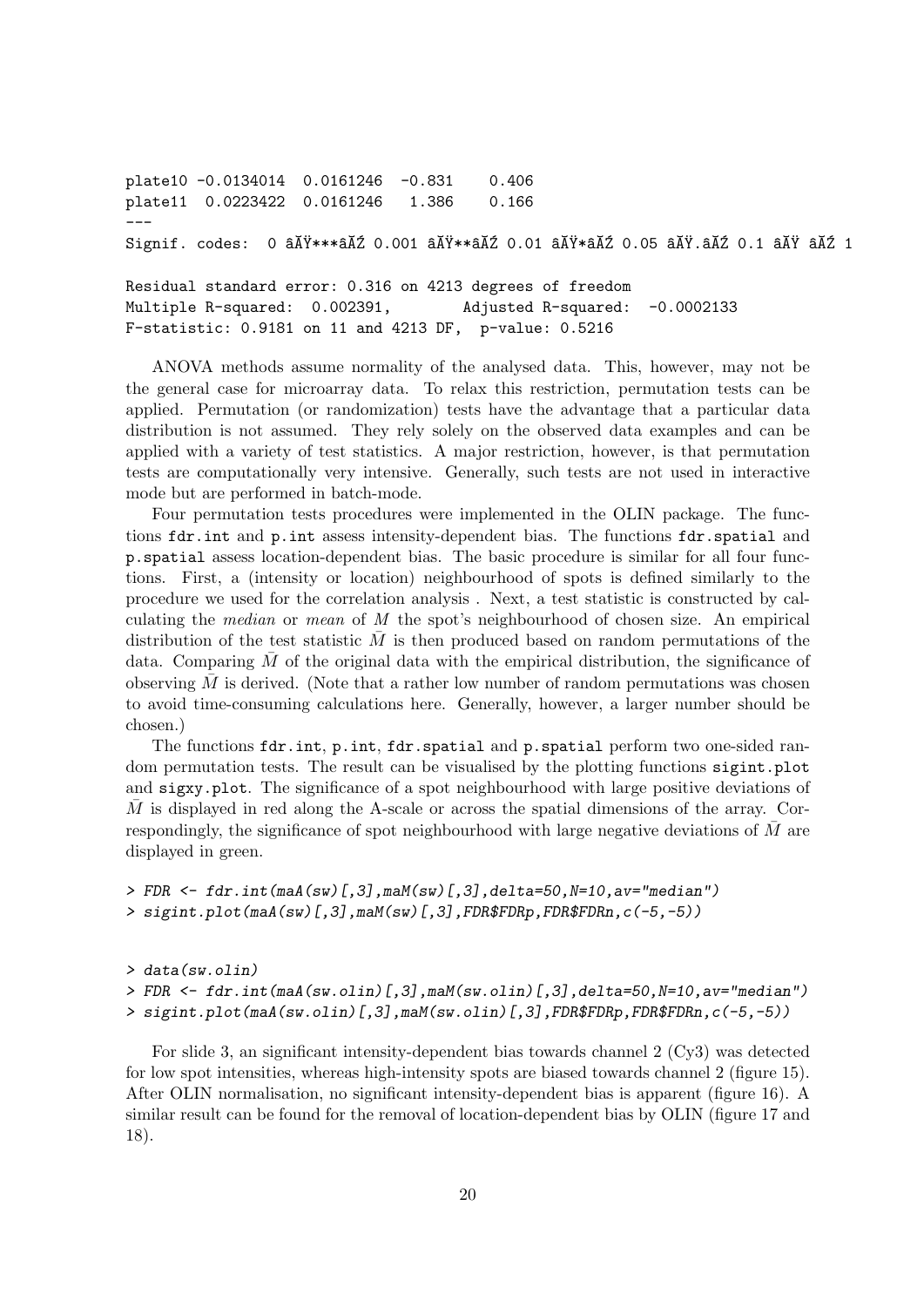

Significance



Figure 15: MA-plot and FDRs of intensity-dependent bias for raw data

```
> M <- v2m(maM(sw)[,3], Ngc=maNgc(sw), Ngr=maNgr(sw),
                  Nsc=maNsc(sw), Nsr=maNsr(sw), main="MXY plot of SW-array 1")
> FDR <- fdr.spatial(M,delta=2,N=10,av="median",edgeNA=TRUE)
> sigxy.plot(FDR$FDRp,FDR$FDRn,color.lim=c(-5,5),main="FDR")
> M<- v2m(maM(sw.olin)[,3], Ngc=maNgc(sw.olin), Ngr=maNgr(sw.olin),
\overline{1}Nsc=maNsc(sw.olin), Nsr=maNsr(sw.olin), main="MXY plot of SW-array 1")
> FDR <- fdr.spatial(M,delta=2,N=10,av="median",edgeNA=TRUE)
> sigxy.plot(FDR$FDRp,FDR$FDRn,color.lim=c(-5,5),main="FDR")
```
Fold changes should be treated with care if the corresponding spots have significantly biased neighborhoods even after normalisation.

The functions fdr.int and fdr.spatial assess the significance of dye bias using the false discovery rate whereas the related functions p.int and p.spatial produce (adjusted)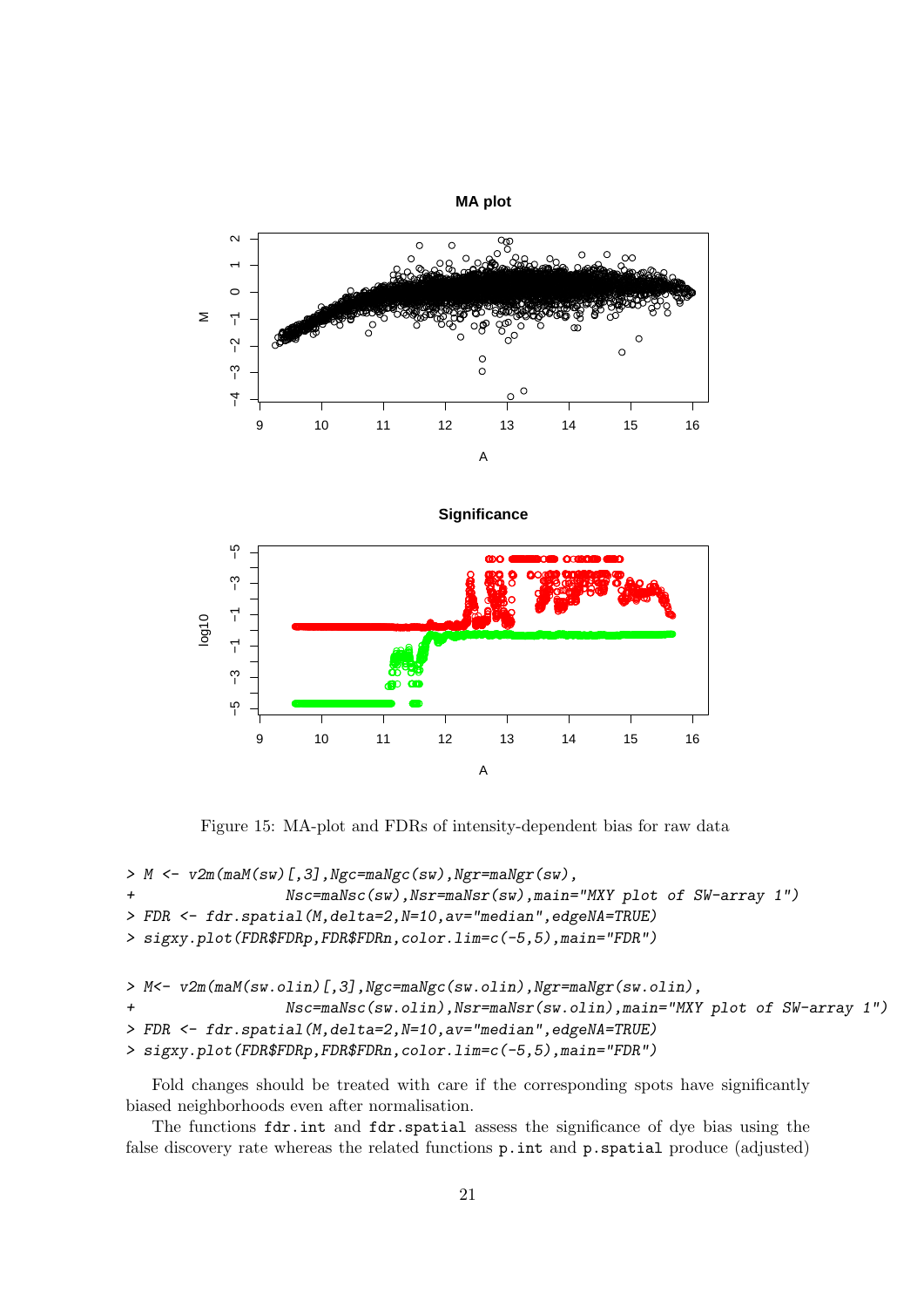

Figure 16: MA-plot and FDRs of intensity-dependent bias for data normalised by OLIN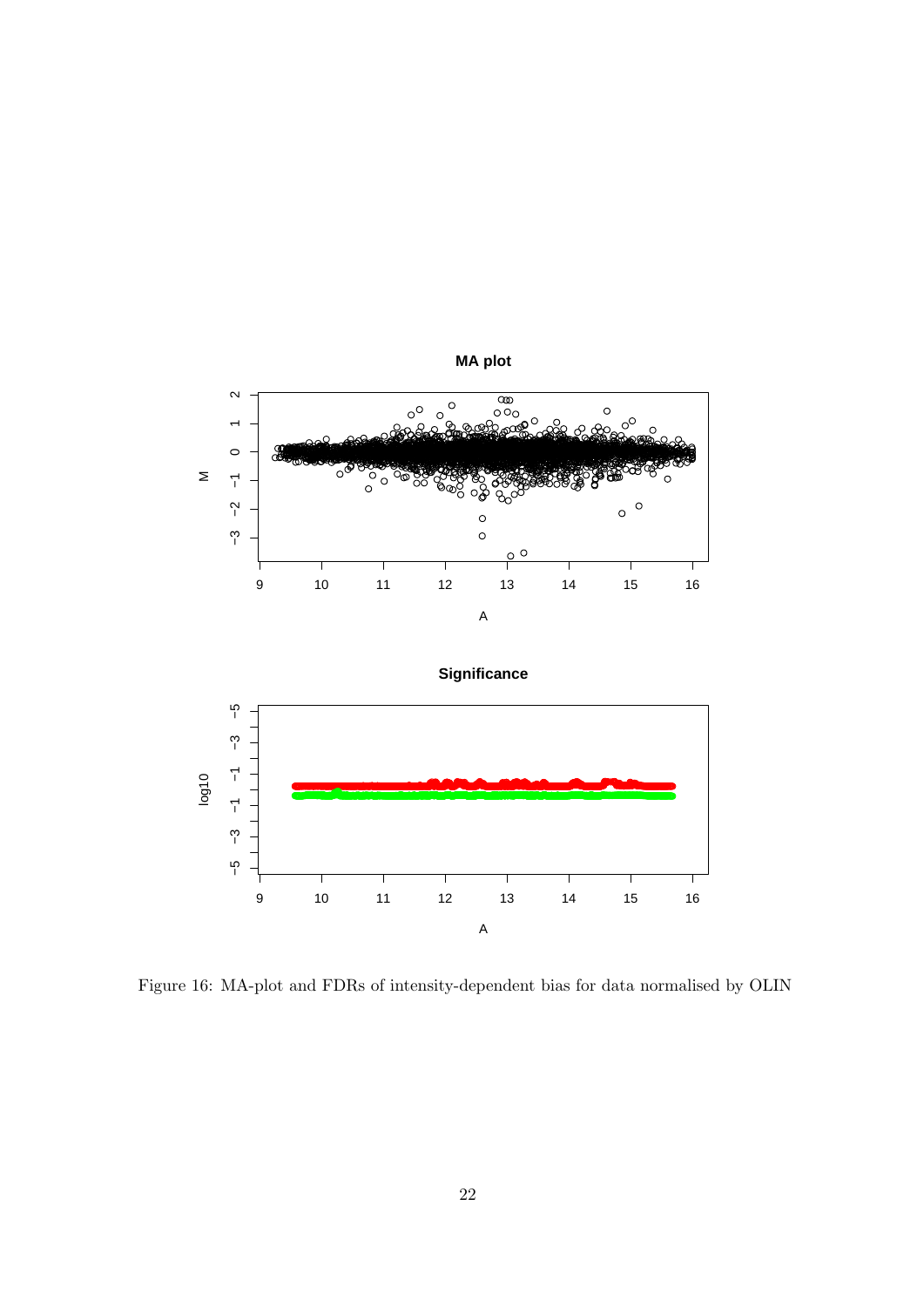

**FDR**

Figure 17: FDR of location-dependent bias for raw data

p-values. Another difference between the functions is the procedure to generate random permutation. The function fdr.int and fdr.spatial are based on re-sampling without replacement, whereas p.int and p.spatial are based on re-sampling with replacement. A more detailed description of the permutation tests can be found in the *help*-pages of these functions.

Finally, a second set of functions (fdr.int2, p.int2, fdr.spatial2, p.spatial2, sigint.plot2,sigxy.plot2 has been introduced for the present version of the OLIN package. Their functionality is the same as for the first set (i.e.  $fdr.int, p.int, \ldots$ ). However, the input arguments and output objects of the functions may differ (see the relevant  $help$ ). Both sets will be merged based on S4-style functions in future versions.

### References

- [1] M.Futschik and T. Crompton (2004) Model selection and efficiency testing for normalisation of cDNA microarray data, Genome Biology, 5:R60
- [2] M.E. Futschik and T. Crompton (2005) OLIN: optimized normalization, visualization and quality testing of two-channel microarray data, Bioinformatics, 21(8):1724-6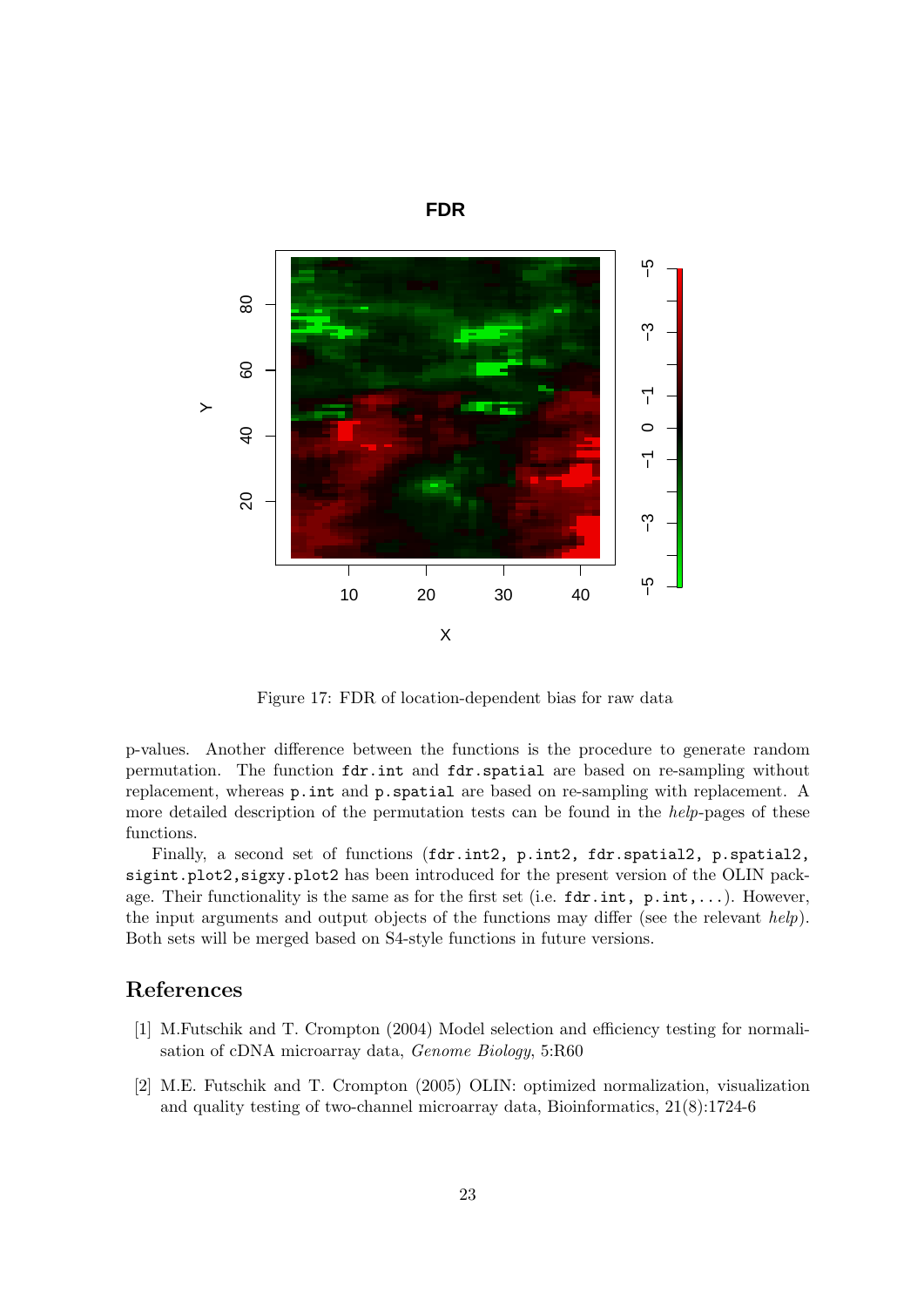

Figure 18: FDR of location-dependent bias for data normalised by OLIN